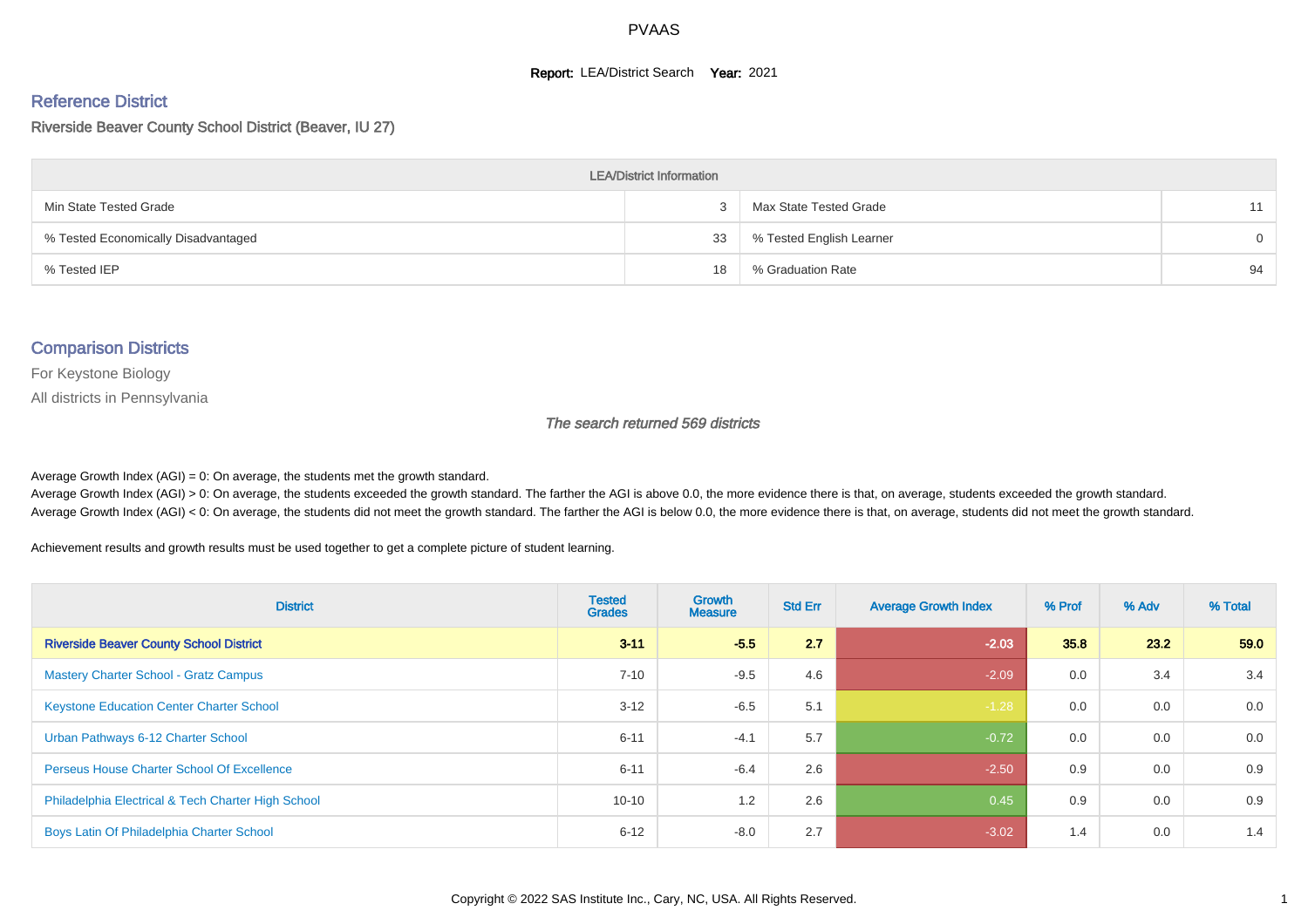| <b>District</b>                                                       | <b>Tested</b><br><b>Grades</b> | <b>Growth</b><br><b>Measure</b> | <b>Std Err</b> | <b>Average Growth Index</b> | % Prof  | % Adv   | % Total |
|-----------------------------------------------------------------------|--------------------------------|---------------------------------|----------------|-----------------------------|---------|---------|---------|
| <b>Riverside Beaver County School District</b>                        | $3 - 11$                       | $-5.5$                          | 2.7            | $-2.03$                     | 35.8    | 23.2    | 59.0    |
| <b>Chester-Upland School District</b>                                 | $3 - 11$                       | $-3.6$                          | 2.6            | $-1.38$                     | 1.6     | 0.0     | 1.6     |
| <b>Aliquippa School District</b>                                      | $3 - 11$                       | $-20.0$                         | 3.6            | $-5.54$                     | 1.7     | 0.0     | 1.7     |
| <b>Innovative Arts Academy Charter School</b>                         | $6 - 11$                       | $-7.2$                          | 2.5            | $-2.83$                     | 2.0     | 0.0     | 2.0     |
| <b>Chester Charter Scholars Academy Charter School</b>                | $3 - 12$                       | $-6.2$                          | 3.3            | $-1.88$                     | 2.2     | 0.0     | $2.2\,$ |
| La Academia Partnership Charter School                                | $6 - 11$                       | $-15.5$                         | 5.7            | $-2.70$                     | 2.3     | 0.0     | 2.3     |
| People For People Charter School                                      | $3 - 12$                       | 6.4                             | 5.6            | 1.15                        | 2.4     | 0.0     | $2.4\,$ |
| <b>Universal Audenried Charter School</b>                             | $9 - 11$                       | $-3.8$                          | 2.5            | $-1.53$                     | 3.0     | 0.5     | 3.5     |
| <b>Sto-Rox School District</b>                                        | $3 - 10$                       | $-7.0$                          | 3.5            | $-1.99$                     | 3.2     | 0.0     | 3.2     |
| <b>York City School District</b>                                      | $3 - 12$                       | $-17.7$                         | 1.8            | $-10.05$                    | 3.2     | 0.7     | 3.9     |
| <b>Tech Freire Charter School</b>                                     | $9 - 11$                       | 0.7                             | 2.5            | 0.27                        | 3.6     | 0.0     | 3.6     |
| <b>Turkeyfoot Valley Area School District</b>                         | $3 - 12$                       | $-15.4$                         | 5.8            | $-2.66$                     | 3.8     | 3.8     | 7.6     |
| <b>Clairton City School District</b>                                  | $3 - 11$                       | $-1.6$                          | $5.0\,$        | $-0.32$                     | $3.8\,$ | 0.5     | 4.4     |
| Aspira Bilingual Cyber Charter School                                 | $3 - 11$                       | 5.1                             | 5.8            | 0.87                        | 4.8     | 0.0     | 4.8     |
| Propel Charter School - Braddock Hills                                | $3 - 11$                       | $-2.1$                          | 3.3            | $-0.63$                     | 4.8     | 3.2     | 8.1     |
| Morrisville Borough School District                                   | $3 - 11$                       | $-13.1$                         | 3.7            | $-3.52$                     | 4.9     | 1.6     | 6.6     |
| <b>Claysburg-Kimmel School District</b>                               | $3 - 11$                       | $-1.2$                          | 5.2            | $-0.22$                     | 5.0     | 0.0     | 5.0     |
| <b>Belmont Charter School</b>                                         | $3 - 10$                       | 2.2                             | 3.4            | 0.64                        | 5.3     | 1.8     | $7.0\,$ |
| <b>West Side CTC</b>                                                  | $9 - 10$                       | $-32.0$                         | 3.9            | $-8.16$                     | 5.9     | 0.0     | 5.9     |
| <b>Allentown City School District</b>                                 | $3 - 12$                       | $-16.9$                         | 1.4            | $-12.37$                    | 5.9     | 0.4     | 6.3     |
| <b>Harrisburg City School District</b>                                | $3 - 11$                       | $-0.2$                          | 2.0            | $-0.11$                     | 6.0     | $2.0\,$ | $8.0\,$ |
| Preparatory Charter School Of Mathematics, Science, Tech, And Careers | $9 - 10$                       | $-5.1$                          | 2.5            | $-2.03$                     | 6.3     | 1.4     | 7.7     |
| Lincoln Leadership Academy Charter School                             | $3 - 12$                       | $-7.4$                          | 3.7            | $-1.99$                     | 6.4     | 2.1     | 8.5     |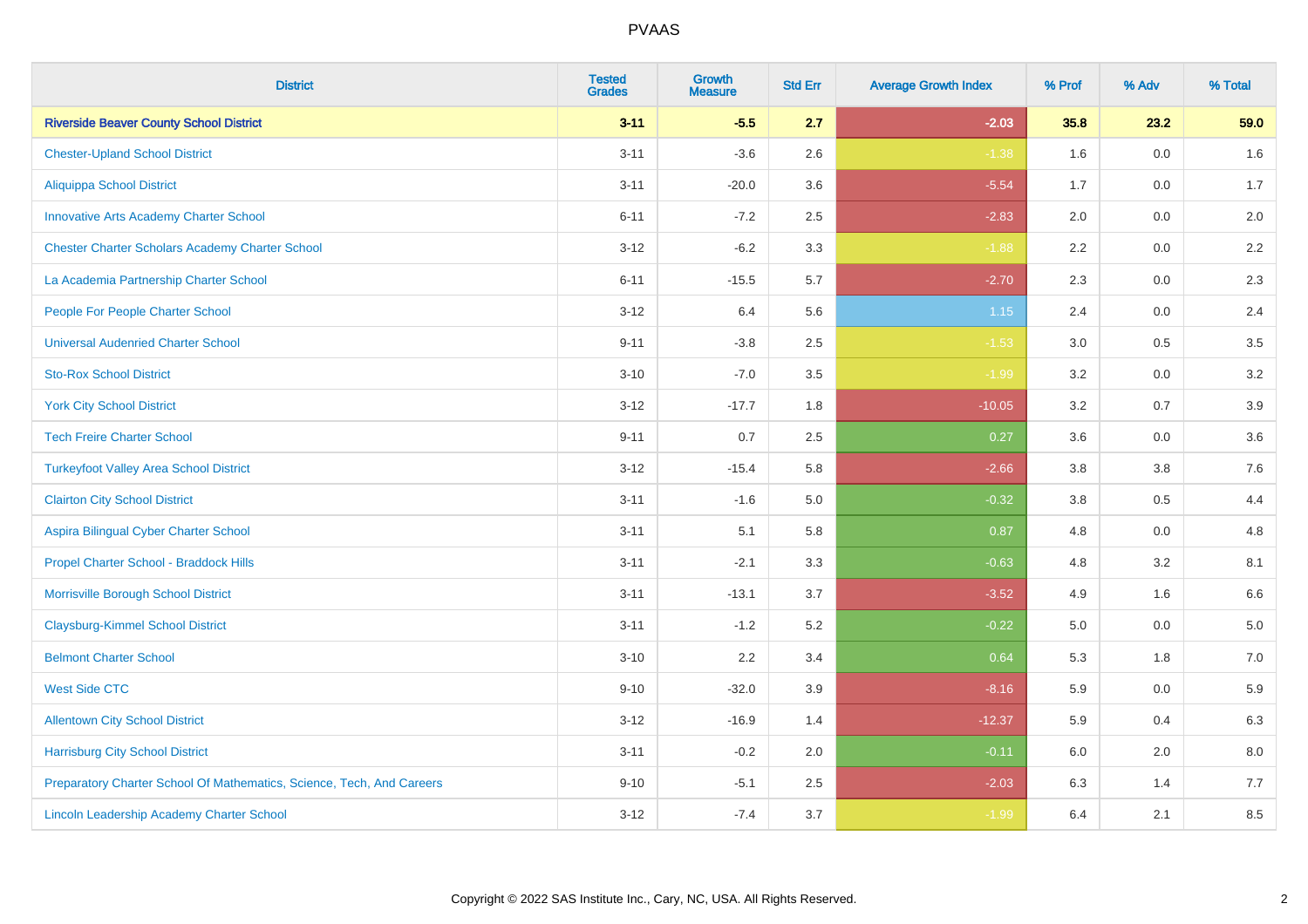| <b>District</b>                                   | <b>Tested</b><br><b>Grades</b> | <b>Growth</b><br><b>Measure</b> | <b>Std Err</b> | <b>Average Growth Index</b> | % Prof | % Adv   | % Total |
|---------------------------------------------------|--------------------------------|---------------------------------|----------------|-----------------------------|--------|---------|---------|
| <b>Riverside Beaver County School District</b>    | $3 - 11$                       | $-5.5$                          | 2.7            | $-2.03$                     | 35.8   | 23.2    | 59.0    |
| <b>Lawrence County CTC</b>                        | $10 - 11$                      | $-9.8$                          | 3.7            | $-2.68$                     | 7.3    | 0.0     | 7.3     |
| <b>Propel Charter School-Homestead</b>            | $3 - 11$                       | $-5.0$                          | 3.9            | $-1.27$                     | 7.3    | 0.0     | $7.3$   |
| Dr Robert Ketterer Charter School Inc             | $6 - 12$                       | 7.1                             | 4.3            | 1.66                        | 7.3    | 1.7     | 9.0     |
| <b>Propel Charter School-Montour</b>              | $3 - 10$                       | $-3.4$                          | 3.6            | $-0.93$                     | 7.7    | 0.0     | 7.7     |
| <b>Blacklick Valley School District</b>           | $3 - 11$                       | $-0.9$                          | 3.9            | $-0.23$                     | 7.7    | 7.7     | 15.4    |
| <b>Executive Education Academy Charter School</b> | $3 - 10$                       | $-14.6$                         | 3.0            | $-4.81$                     | 8.5    | 1.2     | 9.8     |
| <b>Tacony Academy Charter School</b>              | $3 - 11$                       | $-12.9$                         | 3.3            | $-3.90$                     | 8.6    | 1.4     | 10.0    |
| <b>Esperanza Cyber Charter School</b>             | $3 - 11$                       | 7.1                             | 6.1            | 1.15                        | 8.8    | 2.9     | 11.8    |
| <b>Lancaster School District</b>                  | $3 - 12$                       | $-10.0$                         | 1.4            | $-7.22$                     | 9.0    | 3.9     | 12.8    |
| <b>Farrell Area School District</b>               | $3 - 11$                       | $-1.9$                          | 4.2            | $-0.44$                     | 9.3    | 11.6    | 20.9    |
| <b>Big Beaver Falls Area School District</b>      | $3 - 11$                       | $-17.9$                         | 2.8            | $-6.27$                     | 9.4    | 2.8     | 12.2    |
| <b>Shade-Central City School District</b>         | $3 - 11$                       | $-14.6$                         | 4.0            | $-3.68$                     | 9.6    | $0.0\,$ | 9.6     |
| Community Academy Of Philadelphia Charter School  | $3 - 11$                       | 0.1                             | 2.6            | 0.06                        | 9.7    | 2.6     | 12.4    |
| <b>KIPP Dubois Charter School</b>                 | $9 - 10$                       | $-3.0$                          | 3.1            | $-0.95$                     | 10.0   | 0.0     | 10.0    |
| <b>Woodland Hills School District</b>             | $3 - 12$                       | $-4.2$                          | 2.5            | $-1.66$                     | 10.1   | 1.4     | 11.5    |
| Mastery Charter School - Shoemaker Campus         | $7 - 10$                       | $-2.3$                          | 2.8            | $-0.81$                     | 10.1   | 3.7     | 13.8    |
| <b>Greater Johnstown School District</b>          | $3 - 11$                       | $-3.5$                          | 2.4            | $-1.45$                     | 10.3   | 1.3     | 11.5    |
| <b>Sugar Valley Rural Charter School</b>          | $3 - 11$                       | $-3.6$                          | 3.7            | $-0.98$                     | 10.3   | 0.0     | 10.3    |
| <b>Norristown Area School District</b>            | $3 - 12$                       | $-25.4$                         | 1.7            | $-15.35$                    | 10.6   | 1.8     | 12.4    |
| New Kensington-Arnold School District             | $3 - 11$                       | $-5.8$                          | 3.2            | $-1.80$                     | 10.8   | 1.2     | 12.0    |
| <b>Tussey Mountain School District</b>            | $3 - 12$                       | $-13.0$                         | 3.3            | $-3.93$                     | 11.1   | 3.2     | 14.3    |
| <b>Cornell School District</b>                    | $3 - 11$                       | $-5.5$                          | 4.6            | $-1.20$                     | 11.3   | 3.2     | 14.5    |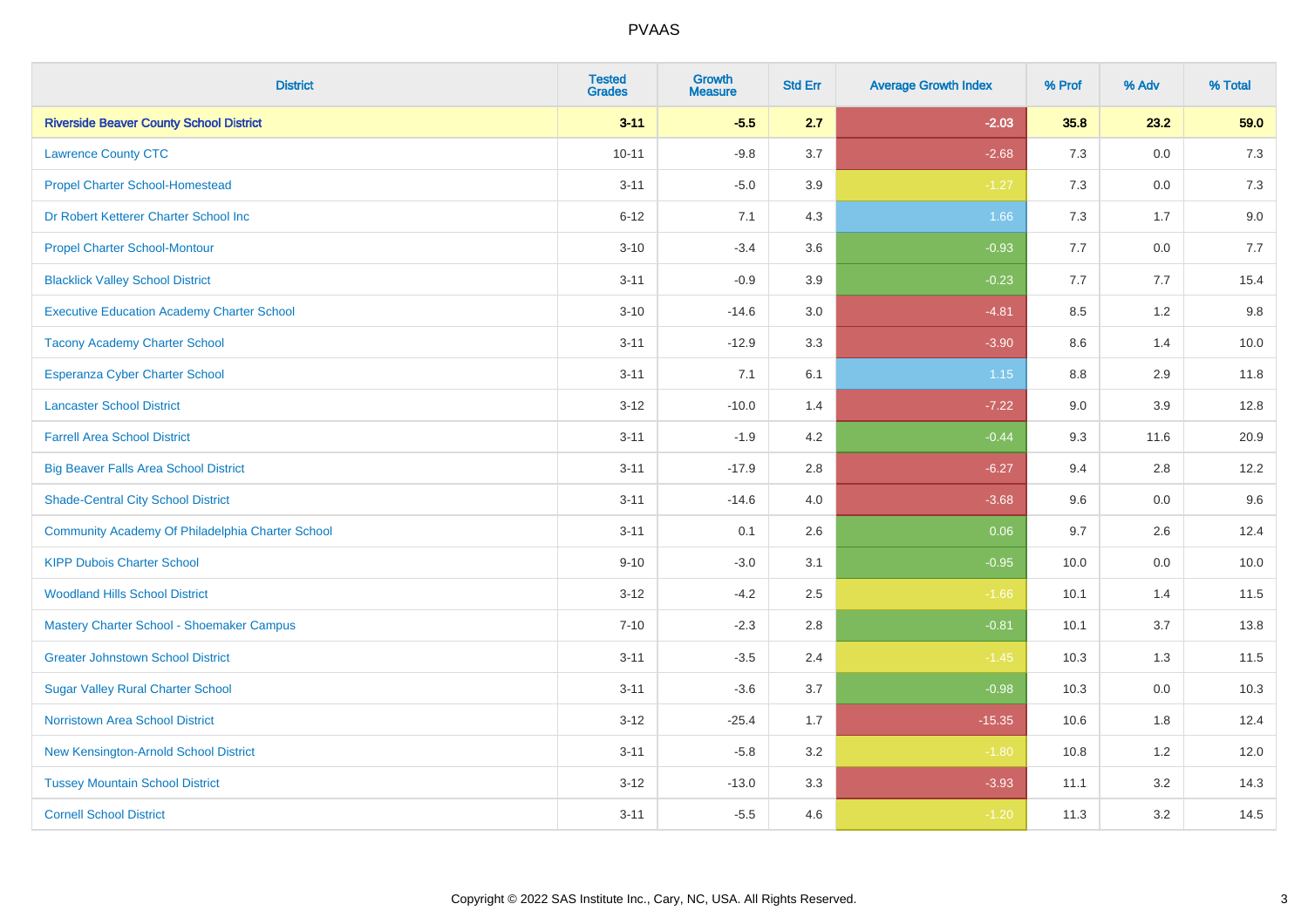| <b>District</b>                                | <b>Tested</b><br><b>Grades</b> | <b>Growth</b><br><b>Measure</b> | <b>Std Err</b> | <b>Average Growth Index</b> | % Prof | % Adv   | % Total |
|------------------------------------------------|--------------------------------|---------------------------------|----------------|-----------------------------|--------|---------|---------|
| <b>Riverside Beaver County School District</b> | $3 - 11$                       | $-5.5$                          | 2.7            | $-2.03$                     | 35.8   | 23.2    | 59.0    |
| <b>Tulpehocken Area School District</b>        | $3 - 12$                       | 1.0                             | 4.9            | 0.20                        | 11.5   | 23.1    | 34.6    |
| <b>Hanover Area School District</b>            | $3 - 11$                       | $-14.7$                         | 4.7            | $-3.13$                     | 12.1   | 3.0     | 15.2    |
| <b>Multicultural Academy Charter School</b>    | $9 - 11$                       | 6.0                             | 3.4            | 1.77                        | 12.3   | 0.0     | 12.3    |
| <b>Muhlenberg School District</b>              | $3 - 10$                       | $-17.8$                         | 1.9            | $-9.34$                     | 12.4   | 4.6     | 17.0    |
| <b>Redbank Valley School District</b>          | $3 - 11$                       | $-7.5$                          | 3.1            | $-2.41$                     | 12.4   | 10.6    | 23.1    |
| <b>Mastery Charter School - Thomas Campus</b>  | $3 - 10$                       | 7.9                             | 5.7            | 1.39                        | 12.5   | 0.0     | 12.5    |
| <b>Mcguffey School District</b>                | $3 - 11$                       | $-12.1$                         | 3.0            | $-4.06$                     | 12.8   | 5.9     | 18.6    |
| <b>Coatesville Area School District</b>        | $3 - 11$                       | $-9.5$                          | 1.6            | $-5.81$                     | 12.8   | 3.3     | 16.2    |
| <b>Washington School District</b>              | $3 - 11$                       | $-15.9$                         | 2.9            | $-5.44$                     | 12.9   | 1.7     | 14.7    |
| <b>Sharon City School District</b>             | $3 - 11$                       | $-6.5$                          | 2.3            | $-2.79$                     | 13.1   | 5.0     | 18.1    |
| Lackawanna Trail School District               | $3 - 10$                       | $-11.0$                         | 3.3            | $-3.35$                     | 13.1   | 18.0    | 31.2    |
| <b>Erie City School District</b>               | $3 - 12$                       | $-4.5$                          | 1.4            | $-3.09$                     | 13.4   | 6.7     | 20.1    |
| <b>Canton Area School District</b>             | $3 - 11$                       | 8.4                             | 2.9            | 2.92                        | 13.8   | 23.0    | 36.8    |
| <b>Bristol Township School District</b>        | $3 - 11$                       | $-7.4$                          | 1.4            | $-5.32$                     | 13.8   | 4.6     | 18.4    |
| <b>Steelton-Highspire School District</b>      | $3 - 11$                       | $-5.3$                          | 3.2            | $-1.65$                     | 13.9   | $0.0\,$ | 13.9    |
| <b>William Penn School District</b>            | $3 - 12$                       | 7.0                             | 1.9            | 3.61                        | 14.0   | 7.2     | 21.3    |
| <b>Wilkes-Barre Area School District</b>       | $3 - 11$                       | $-12.4$                         | 2.4            | $-5.18$                     | 14.2   | 3.7     | 17.9    |
| Esperanza Academy Charter School               | $4 - 11$                       | 2.1                             | 2.1            | 1.01                        | 14.2   | 3.6     | 17.8    |
| <b>Shenandoah Valley School District</b>       | $3 - 11$                       | $-4.5$                          | 3.5            | $-1.29$                     | 14.3   | 0.0     | 14.3    |
| Hope For Hyndman Charter School                | $3 - 11$                       | 5.1                             | 5.8            | 0.88                        | 14.3   | 7.1     | 21.4    |
| <b>Rochester Area School District</b>          | $3 - 11$                       | $-5.7$                          | 3.9            | $-1.45$                     | 14.9   | 2.1     | 17.0    |
| <b>Dunmore School District</b>                 | $3 - 11$                       | $-12.2$                         | 2.7            | $-4.51$                     | 15.0   | 5.3     | 20.4    |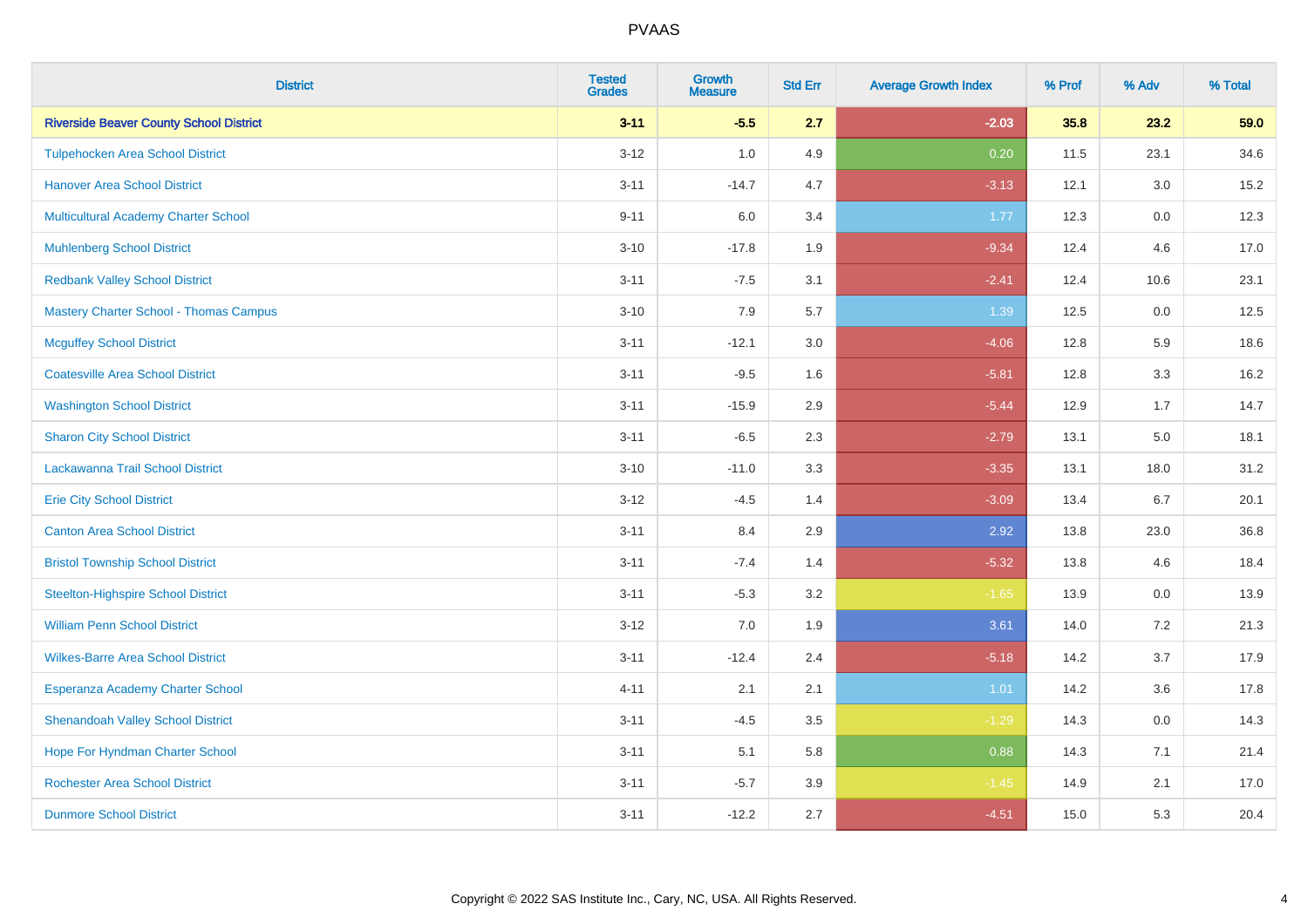| <b>District</b>                                | <b>Tested</b><br><b>Grades</b> | <b>Growth</b><br><b>Measure</b> | <b>Std Err</b> | <b>Average Growth Index</b> | % Prof | % Adv | % Total |
|------------------------------------------------|--------------------------------|---------------------------------|----------------|-----------------------------|--------|-------|---------|
| <b>Riverside Beaver County School District</b> | $3 - 11$                       | $-5.5$                          | 2.7            | $-2.03$                     | 35.8   | 23.2  | 59.0    |
| <b>Greater Nanticoke Area School District</b>  | $3 - 12$                       | $-6.8$                          | 2.6            | $-2.58$                     | 15.2   | 8.9   | 24.1    |
| <b>Lebanon School District</b>                 | $3 - 11$                       | $-1.2$                          | 1.9            | $-0.63$                     | 15.2   | 6.4   | 21.6    |
| Imhotep Institute Charter High School          | $9 - 11$                       | $-17.6$                         | 5.8            | $-3.03$                     | 15.4   | 0.0   | 15.4    |
| <b>West Mifflin Area School District</b>       | $3 - 12$                       | $-11.9$                         | 2.5            | $-4.77$                     | 15.9   | 4.0   | 19.9    |
| <b>City CHS</b>                                | $10 - 11$                      | $-5.6$                          | 2.4            | $-2.34$                     | 15.9   | 1.5   | 17.4    |
| <b>Burgettstown Area School District</b>       | $3 - 11$                       | $-11.2$                         | 3.2            | $-3.46$                     | 16.0   | 2.7   | 18.7    |
| <b>MaST Community Charter School II</b>        | $3 - 10$                       | 1.4                             | 3.0            | 0.45                        | 16.1   | 4.6   | 20.7    |
| <b>Pittsburgh School District</b>              | $3 - 11$                       | $-13.0$                         | 1.1            | $-12.25$                    | 16.1   | 6.5   | 22.6    |
| Philadelphia City School District              | $3 - 12$                       | $-7.8$                          | 0.6            | $-13.43$                    | 16.4   | 6.5   | 22.9    |
| <b>Fannett-Metal School District</b>           | $3 - 11$                       | $-22.3$                         | 4.8            | $-4.65$                     | 16.4   | 6.6   | 23.0    |
| <b>Achievement House Charter School</b>        | $7 - 11$                       | $-8.2$                          | 3.6            | $-2.28$                     | 16.7   | 2.8   | 19.4    |
| <b>Reading School District</b>                 | $3 - 11$                       | 4.3                             | 1.2            | 3.71                        | 16.8   | 6.0   | 22.8    |
| <b>Williams Valley School District</b>         | $3 - 11$                       | 2.6                             | 3.7            | 0.69                        | 17.0   | 5.1   | 22.0    |
| <b>Columbia Borough School District</b>        | $3 - 12$                       | $-1.1$                          | 3.6            | $-0.31$                     | 17.2   | 1.7   | 19.0    |
| <b>New Castle Area School District</b>         | $3 - 12$                       | $-13.6$                         | 2.3            | $-5.99$                     | 17.6   | 2.0   | 19.5    |
| Jefferson County-Dubois AVTS                   | $9 - 11$                       | $-11.7$                         | 3.1            | $-3.72$                     | 17.6   | 2.8   | 20.4    |
| <b>Shanksville-Stonycreek School District</b>  | $3 - 10$                       | $-8.6$                          | 5.5            | $-1.55$                     | 17.6   | 23.5  | 41.2    |
| <b>Carmichaels Area School District</b>        | $3 - 10$                       | $-7.0$                          | 3.1            | $-2.30$                     | 17.8   | 9.6   | 27.4    |
| <b>Union School District</b>                   | $3 - 12$                       | 2.5                             | 3.7            | 0.69                        | 17.9   | 10.4  | 28.4    |
| <b>Central Fulton School District</b>          | $3 - 11$                       | $-13.3$                         | 3.2            | $-4.20$                     | 18.1   | 9.7   | 27.8    |
| <b>Tidioute Community Charter School</b>       | $3 - 11$                       | 0.8                             | 4.4            | 0.19                        | 18.1   | 6.9   | 25.0    |
| <b>Williamsport Area School District</b>       | $3 - 11$                       | $-11.7$                         | 1.4            | $-8.29$                     | 18.2   | 10.5  | 28.7    |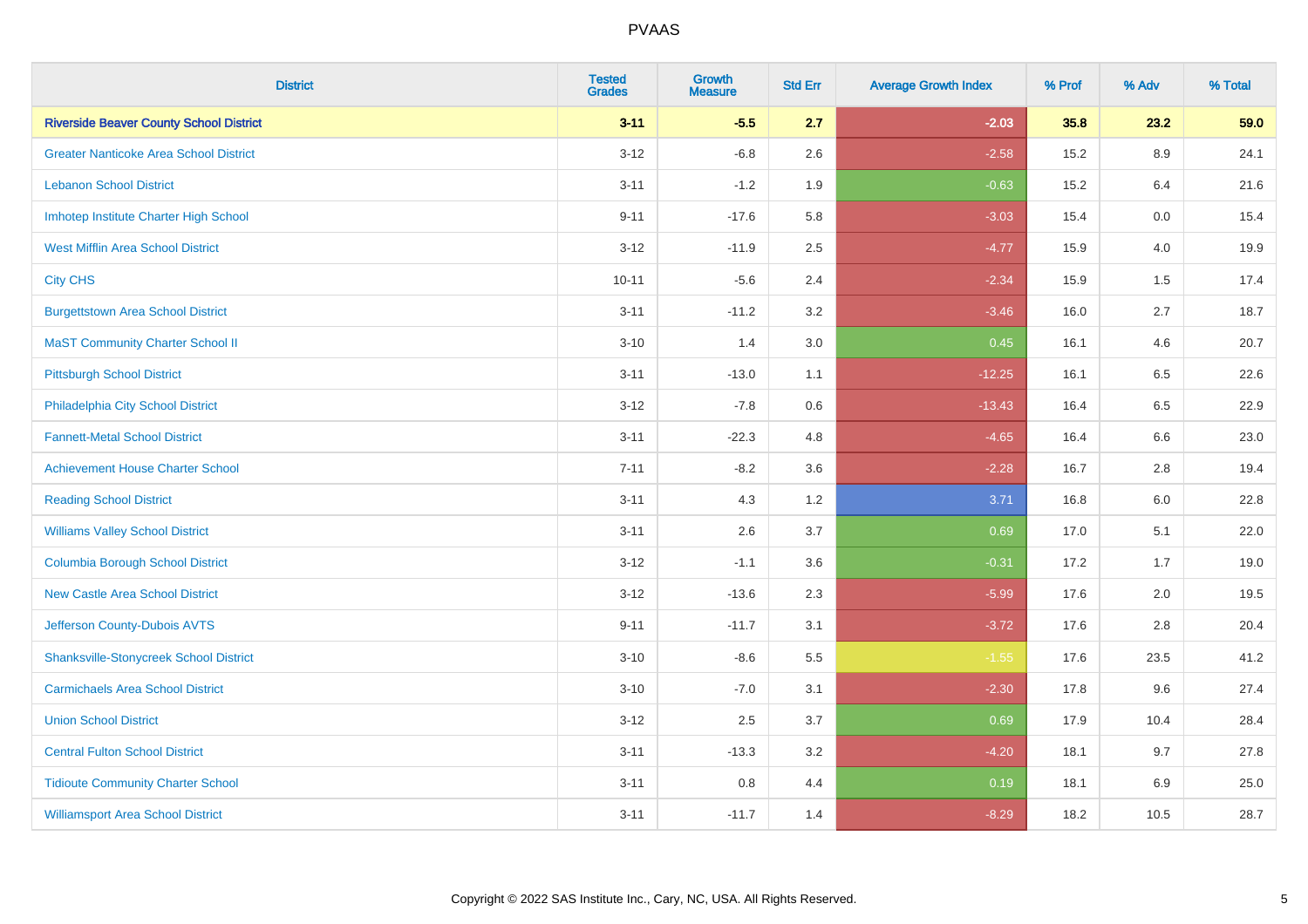| <b>District</b>                                | <b>Tested</b><br><b>Grades</b> | <b>Growth</b><br><b>Measure</b> | <b>Std Err</b> | <b>Average Growth Index</b> | % Prof | % Adv | % Total |
|------------------------------------------------|--------------------------------|---------------------------------|----------------|-----------------------------|--------|-------|---------|
| <b>Riverside Beaver County School District</b> | $3 - 11$                       | $-5.5$                          | 2.7            | $-2.03$                     | 35.8   | 23.2  | 59.0    |
| <b>Mount Carmel Area School District</b>       | $3 - 11$                       | $-7.9$                          | 2.3            | $-3.38$                     | 18.2   | 4.4   | 22.6    |
| <b>Dauphin County Technical School</b>         | $9 - 11$                       | $-3.9$                          | 2.3            | $-1.67$                     | 18.3   | 11.1  | 29.3    |
| <b>Frazier School District</b>                 | $3 - 11$                       | $-18.9$                         | 3.4            | $-5.49$                     | 18.3   | 1.4   | 19.7    |
| <b>Penn Hills School District</b>              | $3 - 11$                       | 0.0                             | 2.4            | 0.02                        | 18.4   | 7.1   | 25.6    |
| <b>Punxsutawney Area School District</b>       | $3 - 11$                       | 15.8                            | 2.7            | 5.83                        | 18.6   | 29.0  | 47.6    |
| <b>Southeast Delco School District</b>         | $3 - 10$                       | 3.9                             | 3.5            | 1.12                        | 18.6   | 3.4   | 22.0    |
| <b>Northern Lebanon School District</b>        | $3 - 11$                       | $-0.7$                          | 2.3            | $-0.29$                     | 18.8   | 6.8   | 25.6    |
| <b>Forest Area School District</b>             | $3 - 11$                       | $-1.8$                          | 4.7            | $-0.37$                     | 18.9   | 15.1  | 34.0    |
| Susquehanna Township School District           | $3 - 12$                       | 3.9                             | 2.7            | 1.45                        | 19.0   | 13.1  | 32.0    |
| <b>Pottstown School District</b>               | $3 - 12$                       | 2.0                             | 2.2            | 0.88                        | 19.4   | 6.2   | 25.6    |
| <b>Central Cambria School District</b>         | $3 - 11$                       | $-12.7$                         | 2.3            | $-5.61$                     | 19.4   | 7.4   | 26.9    |
| Jim Thorpe Area School District                | $3 - 11$                       | $-10.9$                         | 2.4            | $-4.48$                     | 19.5   | 6.0   | 25.5    |
| <b>Columbia-Montour AVTS</b>                   | $9 - 10$                       | $-7.1$                          | 2.8            | $-2.52$                     | 19.5   | 3.2   | 22.7    |
| <b>Shamokin Area School District</b>           | $3 - 11$                       | $-2.6$                          | 2.5            | $-1.06$                     | 19.6   | 9.8   | 29.3    |
| <b>Carbon Career &amp; Technical Institute</b> | $9 - 11$                       | $-9.3$                          | 3.2            | $-2.92$                     | 19.6   | 2.2   | 21.7    |
| Pennsylvania Distance Learning Charter School  | $3 - 12$                       | 6.8                             | 3.4            | 1.99                        | 19.8   | 6.2   | 25.9    |
| <b>Mount Union Area School District</b>        | $3 - 10$                       | $-2.5$                          | 2.8            | $-0.89$                     | 19.8   | 5.8   | 25.6    |
| <b>Scranton School District</b>                | $3 - 12$                       | $-10.1$                         | 2.5            | $-4.04$                     | 20.0   | 7.7   | 27.7    |
| Lehigh Valley Academy Regional Charter School  | $3 - 11$                       | $-5.9$                          | 3.0            | $-1.98$                     | 20.0   | 7.7   | 27.7    |
| <b>Blairsville-Saltsburg School District</b>   | $3 - 11$                       | $-7.5$                          | 2.8            | $-2.67$                     | 20.1   | 8.2   | 28.3    |
| <b>Brentwood Borough School District</b>       | $3 - 11$                       | 1.3                             | 3.0            | 0.44                        | 20.2   | 16.0  | 36.2    |
| North Schuylkill School District               | $3 - 11$                       | $-4.7$                          | 2.2            | $-2.16$                     | 20.2   | 11.7  | 31.9    |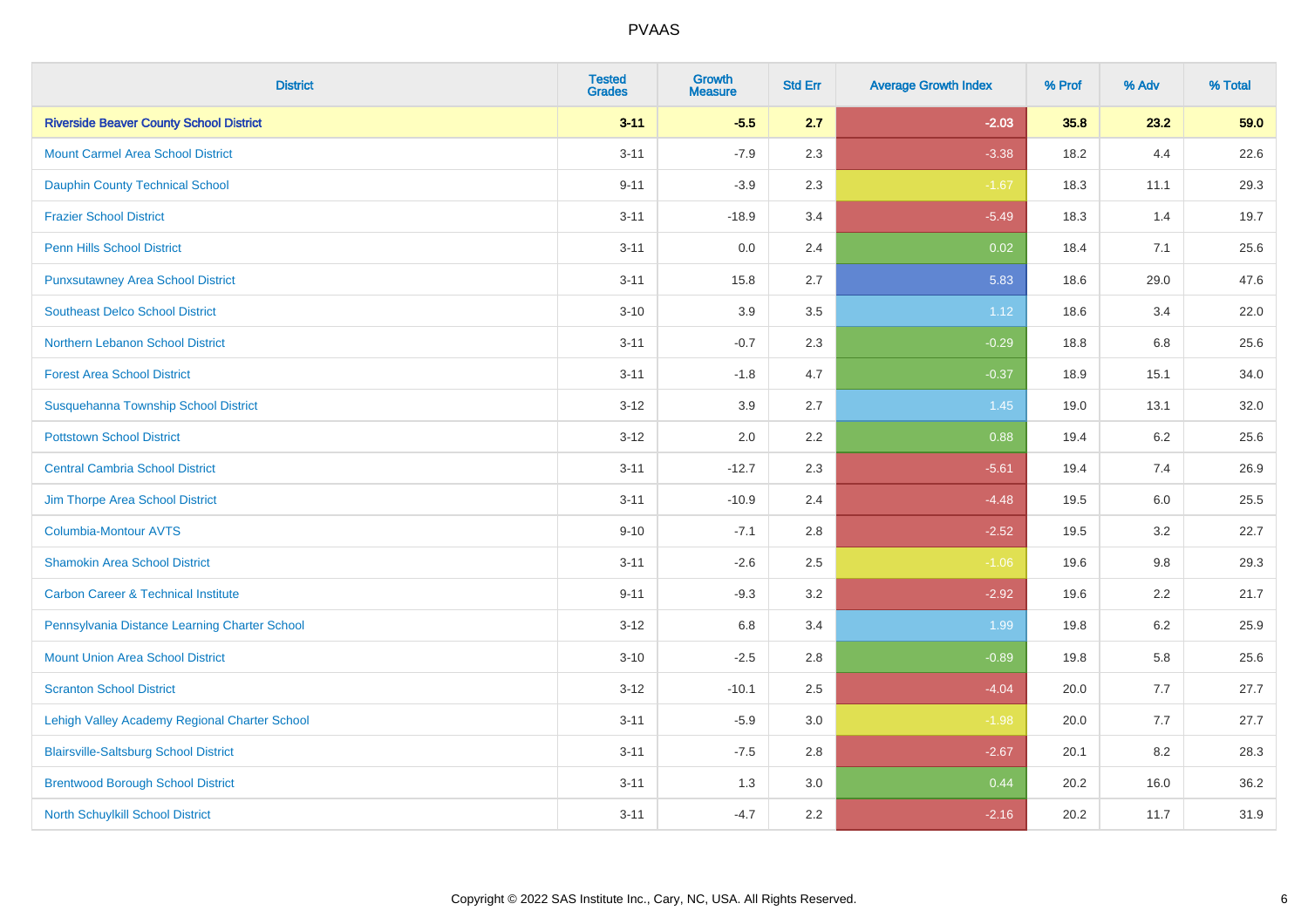| <b>District</b>                                 | <b>Tested</b><br><b>Grades</b> | <b>Growth</b><br><b>Measure</b> | <b>Std Err</b> | <b>Average Growth Index</b> | % Prof | % Adv   | % Total |
|-------------------------------------------------|--------------------------------|---------------------------------|----------------|-----------------------------|--------|---------|---------|
| <b>Riverside Beaver County School District</b>  | $3 - 11$                       | $-5.5$                          | 2.7            | $-2.03$                     | 35.8   | 23.2    | 59.0    |
| <b>Westinghouse Arts Academy Charter School</b> | $9 - 10$                       | $-6.0$                          | 3.3            | $-1.81$                     | 20.2   | 8.9     | 29.1    |
| Meyersdale Area School District                 | $3 - 11$                       | $-16.1$                         | 3.3            | $-4.94$                     | 20.3   | 5.8     | 26.1    |
| <b>Wattsburg Area School District</b>           | $3 - 11$                       | 1.0                             | 2.7            | 0.36                        | 20.4   | 12.4    | 32.7    |
| <b>Bethlehem Area School District</b>           | $3 - 11$                       | $-4.5$                          | 1.1            | $-3.91$                     | 20.4   | 11.3    | 31.7    |
| <b>Hazleton Area School District</b>            | $3 - 11$                       | 6.0                             | 1.6            | 3.85                        | 20.5   | 9.0     | 29.5    |
| <b>Mastery Charter School - Pickett Campus</b>  | $6 - 10$                       | 2.7                             | 4.2            | 0.65                        | 20.6   | 0.0     | 20.6    |
| <b>Chartiers Valley School District</b>         | $3 - 11$                       | $-9.1$                          | 2.1            | $-4.23$                     | 20.7   | 17.4    | 38.0    |
| <b>Riverside School District</b>                | $3 - 11$                       | $-6.2$                          | 2.7            | $-2.33$                     | 20.8   | 17.0    | 37.7    |
| <b>Shikellamy School District</b>               | $3 - 10$                       | $-8.3$                          | 2.4            | $-3.42$                     | 20.8   | 18.5    | 39.2    |
| Pennsylvania Cyber Charter School               | $3 - 11$                       | 0.6                             | 1.5            | 0.37                        | 20.8   | 8.1     | 28.9    |
| <b>Laurel Highlands School District</b>         | $3 - 11$                       | $-3.8$                          | 2.3            | $-1.63$                     | 20.9   | 14.6    | 35.4    |
| <b>Antietam School District</b>                 | $3 - 10$                       | $-9.5$                          | 3.7            | $-2.57$                     | 20.9   | 1.5     | 22.4    |
| <b>Trinity Area School District</b>             | $3 - 11$                       | $-8.7$                          | 1.8            | $-4.87$                     | 20.9   | $9.8\,$ | 30.8    |
| <b>East Allegheny School District</b>           | $3 - 11$                       | $-6.4$                          | 3.0            | $-2.11$                     | 21.0   | 7.4     | 28.4    |
| <b>Somerset Area School District</b>            | $3 - 11$                       | $-7.6$                          | 2.4            | $-3.17$                     | 21.0   | 14.5    | 35.5    |
| <b>Monessen City School District</b>            | $3 - 10$                       | $-3.9$                          | 5.6            | $-0.69$                     | 21.0   | 10.5    | 31.6    |
| <b>Ferndale Area School District</b>            | $3 - 10$                       | $-1.1$                          | 4.1            | $-0.27$                     | 21.0   | 7.9     | 29.0    |
| <b>Mckeesport Area School District</b>          | $3 - 12$                       | 4.6                             | 2.2            | 2.14                        | 21.1   | 4.4     | 25.5    |
| Northern Lehigh School District                 | $3 - 12$                       | 6.1                             | 2.5            | 2.42                        | 21.4   | 18.0    | 39.3    |
| <b>Mahanoy Area School District</b>             | $3 - 10$                       | $-3.4$                          | 3.1            | $-1.07$                     | 21.4   | 8.6     | 30.0    |
| Philadelphia Academy Charter School             | $3 - 11$                       | $-14.7$                         | 2.7            | $-5.42$                     | 21.6   | 3.9     | 25.5    |
| <b>Southern Fulton School District</b>          | $3 - 11$                       | $-5.1$                          | 4.0            | $-1.29$                     | 21.7   | 13.0    | 34.8    |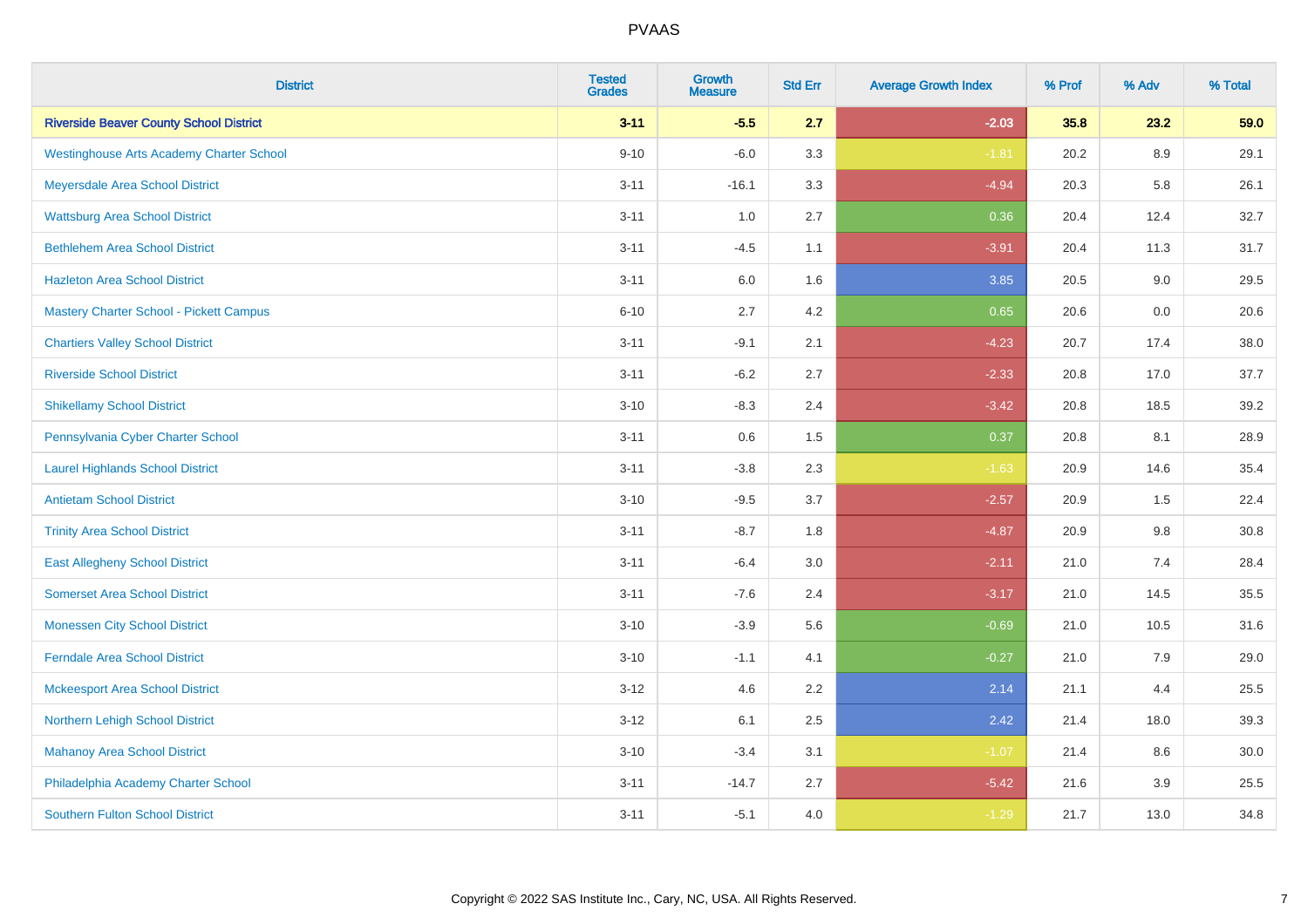| <b>District</b>                                | <b>Tested</b><br><b>Grades</b> | <b>Growth</b><br><b>Measure</b> | <b>Std Err</b> | <b>Average Growth Index</b> | % Prof | % Adv | % Total |
|------------------------------------------------|--------------------------------|---------------------------------|----------------|-----------------------------|--------|-------|---------|
| <b>Riverside Beaver County School District</b> | $3 - 11$                       | $-5.5$                          | 2.7            | $-2.03$                     | 35.8   | 23.2  | 59.0    |
| <b>Pottsville Area School District</b>         | $3 - 12$                       | $-4.9$                          | 2.1            | $-2.36$                     | 21.8   | 7.9   | 29.6    |
| <b>West York Area School District</b>          | $3 - 12$                       | $-9.8$                          | 2.7            | $-3.57$                     | 21.9   | 10.9  | 32.8    |
| <b>Brownsville Area School District</b>        | $3 - 12$                       | 3.9                             | 3.8            | 1.04                        | 22.0   | 8.5   | 30.5    |
| <b>Wyoming Valley West School District</b>     | $3 - 11$                       | $-5.5$                          | 2.3            | $-2.38$                     | 22.2   | 9.2   | 31.4    |
| Schuylkill Haven Area School District          | $3 - 11$                       | $-5.3$                          | 2.7            | $-1.96$                     | 22.2   | 11.6  | 33.8    |
| <b>Charleroi School District</b>               | $3 - 11$                       | $-4.3$                          | 2.7            | $-1.55$                     | 22.2   | 15.9  | 38.1    |
| <b>Lakeland School District</b>                | $3 - 11$                       | 13.3                            | 2.8            | 4.80                        | 22.2   | 21.2  | 43.4    |
| <b>Berwick Area School District</b>            | $3 - 11$                       | $-6.9$                          | 2.4            | $-2.84$                     | 22.3   | 11.5  | 33.8    |
| <b>Williamsburg Community School District</b>  | $3 - 11$                       | $-16.9$                         | 4.1            | $-4.14$                     | 22.4   | 0.0   | 22.4    |
| <b>New Foundations Charter School</b>          | $3 - 11$                       | 0.6                             | 2.2            | 0.29                        | 22.4   | 4.0   | 26.4    |
| Philipsburg-Osceola Area School District       | $3 - 11$                       | 4.1                             | 3.0            | 1.37                        | 22.5   | 16.2  | 38.8    |
| <b>East Lycoming School District</b>           | $3 - 11$                       | $-10.9$                         | 2.1            | $-5.08$                     | 22.5   | 8.2   | 30.8    |
| <b>York Co School Of Technology</b>            | $9 - 12$                       | $-10.9$                         | 1.6            | $-6.79$                     | 22.6   | 4.0   | 26.6    |
| <b>Moniteau School District</b>                | $3 - 11$                       | $-11.8$                         | 2.9            | $-4.07$                     | 22.6   | 5.0   | 27.6    |
| <b>Hanover Public School District</b>          | $3 - 11$                       | $-12.4$                         | 2.7            | $-4.50$                     | 22.7   | 6.2   | 28.9    |
| <b>East Stroudsburg Area School District</b>   | $3 - 11$                       | $-4.9$                          | 1.4            | $-3.38$                     | 22.7   | 12.5  | 35.2    |
| <b>Roberto Clemente Charter School</b>         | $3 - 12$                       | $-3.3$                          | 4.1            | $-0.79$                     | 22.7   | 4.6   | 27.3    |
| <b>Troy Area School District</b>               | $3 - 10$                       | $-4.7$                          | 3.2            | $-1.46$                     | 22.8   | 16.5  | 39.2    |
| <b>Freedom Area School District</b>            | $3 - 11$                       | $-6.3$                          | 3.1            | $-2.04$                     | 22.9   | 8.4   | 31.3    |
| Juniata County School District                 | $3 - 12$                       | 7.7                             | 2.0            | 3.81                        | 22.9   | 18.9  | 41.8    |
| Fox Chapel Area School District                | $3 - 11$                       | 17.6                            | 1.9            | 9.47                        | 22.9   | 52.0  | 74.9    |
| <b>Milton Area School District</b>             | $3 - 11$                       | $-10.1$                         | 2.5            | $-4.04$                     | 23.0   | 11.3  | 34.2    |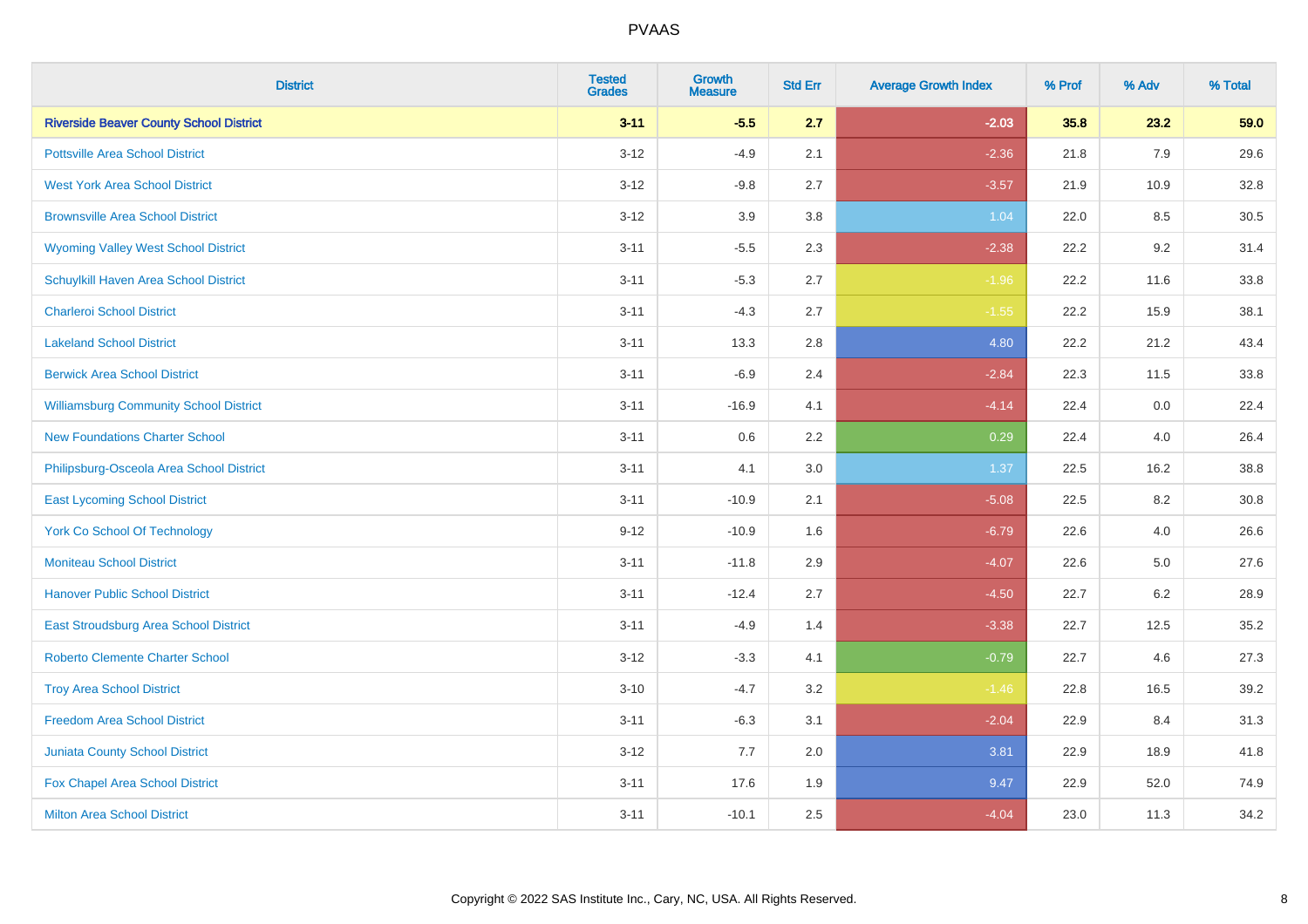| <b>District</b>                                         | <b>Tested</b><br><b>Grades</b> | <b>Growth</b><br><b>Measure</b> | <b>Std Err</b> | <b>Average Growth Index</b> | % Prof | % Adv | % Total |
|---------------------------------------------------------|--------------------------------|---------------------------------|----------------|-----------------------------|--------|-------|---------|
| <b>Riverside Beaver County School District</b>          | $3 - 11$                       | $-5.5$                          | 2.7            | $-2.03$                     | 35.8   | 23.2  | 59.0    |
| <b>Forbes Road School District</b>                      | $3 - 11$                       | $-11.5$                         | 4.7            | $-2.43$                     | 23.1   | 10.3  | 33.3    |
| Center For Student Learning Charter School At Pennsbury | $6 - 12$                       | $-3.3$                          | 6.0            | $-0.55$                     | 23.1   | 0.0   | 23.1    |
| Juniata Valley School District                          | $3 - 11$                       | 1.6                             | 3.2            | 0.51                        | 23.1   | 9.4   | 32.5    |
| <b>Kiski Area School District</b>                       | $3 - 11$                       | $-4.0$                          | 2.0            | $-1.99$                     | 23.1   | 18.2  | 41.3    |
| <b>School Lane Charter School</b>                       | $3 - 11$                       | 2.6                             | 3.6            | 0.72                        | 23.1   | 18.7  | 41.8    |
| Ambridge Area School District                           | $3 - 12$                       | $-19.4$                         | 2.5            | $-7.64$                     | 23.2   | 5.6   | 28.9    |
| <b>Marion Center Area School District</b>               | $3 - 10$                       | 0.8                             | 2.9            | 0.27                        | 23.3   | 11.1  | 34.4    |
| <b>Eastern Lebanon County School District</b>           | $3 - 11$                       | 4.0                             | 2.1            | 1.89                        | 23.5   | 11.5  | 35.0    |
| <b>Shippensburg Area School District</b>                | $3 - 11$                       | 0.5                             | 1.8            | 0.26                        | 23.5   | 22.8  | 46.3    |
| <b>York Academy Regional Charter School</b>             | $3 - 11$                       | $-2.3$                          | 4.4            | $-0.52$                     | 23.5   | 2.0   | 25.5    |
| <b>Big Spring School District</b>                       | $3 - 11$                       | $-9.8$                          | 2.3            | $-4.32$                     | 23.6   | 12.9  | 36.5    |
| <b>Centennial School District</b>                       | $3 - 10$                       | 1.5                             | 1.5            | 0.98                        | 23.6   | 12.4  | 36.0    |
| <b>Conemaugh Valley School District</b>                 | $3 - 12$                       | $-6.3$                          | 4.1            | $-1.54$                     | 23.7   | 5.1   | 28.8    |
| South Allegheny School District                         | $3 - 11$                       | $-0.9$                          | 3.1            | $-0.30$                     | 23.8   | 2.5   | 26.2    |
| <b>Upper Darby School District</b>                      | $3 - 12$                       | 11.2                            | 1.4            | 8.28                        | 23.8   | 11.8  | 35.6    |
| <b>Susq-Cyber Charter School</b>                        | $9 - 11$                       | $-3.2$                          | 5.8            | $-0.54$                     | 23.8   | 4.8   | 28.6    |
| <b>Ringgold School District</b>                         | $3 - 11$                       | 2.9                             | 2.2            | 1.32                        | 23.8   | 13.3  | 37.1    |
| South Side Area School District                         | $3 - 11$                       | $-0.6$                          | 3.1            | $-0.19$                     | 24.0   | 28.0  | 52.0    |
| Maritime Academy Charter School                         | $3 - 10$                       | 13.2                            | 3.1            | 4.29                        | 24.0   | 1.3   | 25.3    |
| <b>Corry Area School District</b>                       | $3 - 11$                       | $-6.8$                          | 2.3            | $-3.01$                     | 24.0   | 8.8   | 32.8    |
| Millersburg Area School District                        | $3 - 11$                       | $-6.6$                          | 3.4            | $-1.92$                     | 24.1   | 10.3  | 34.5    |
| <b>Easton Area School District</b>                      | $3 - 12$                       | 6.3                             | 1.3            | 4.91                        | 24.1   | 13.0  | 37.1    |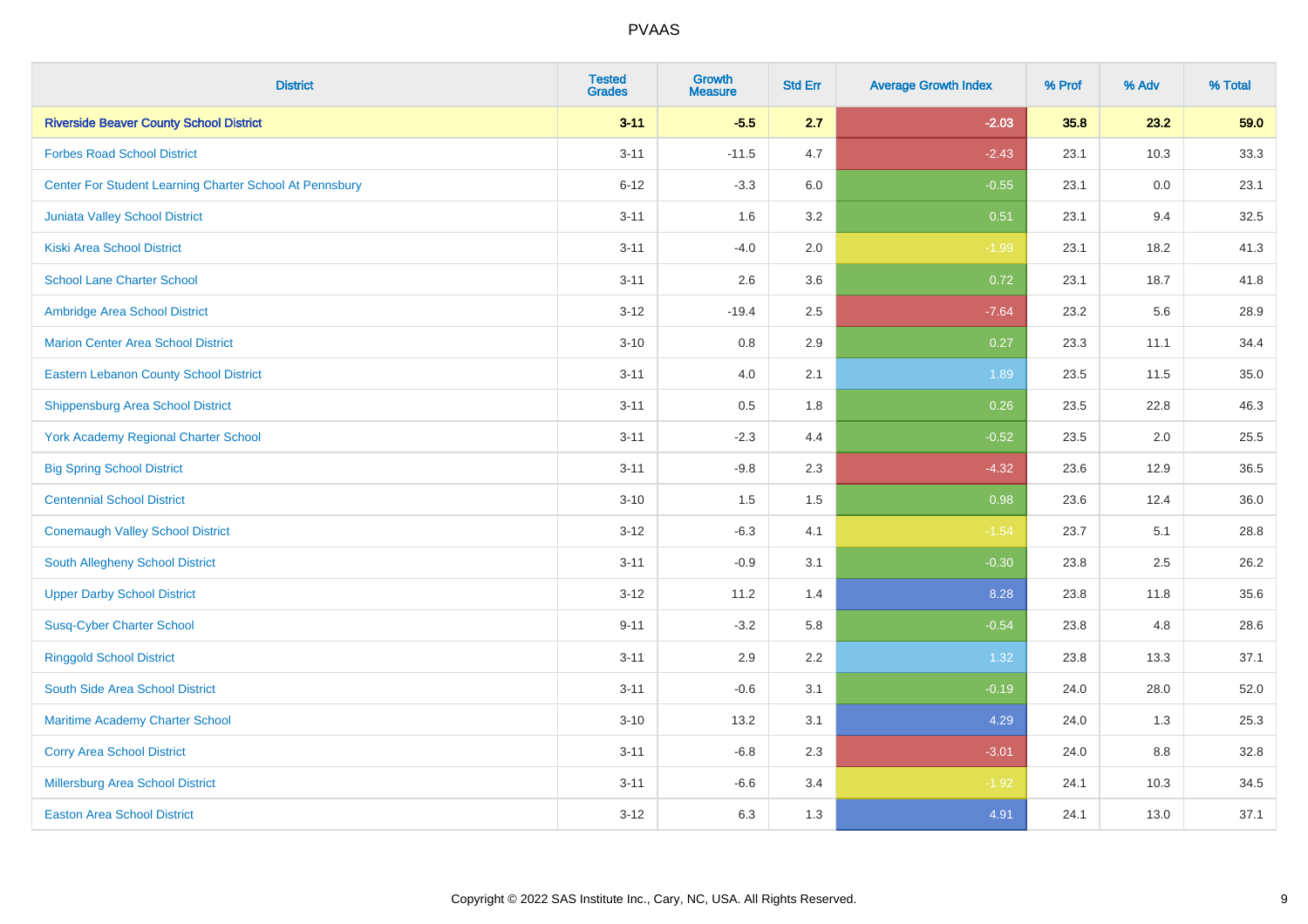| <b>District</b>                                | <b>Tested</b><br><b>Grades</b> | <b>Growth</b><br><b>Measure</b> | <b>Std Err</b> | <b>Average Growth Index</b> | % Prof | % Adv   | % Total |
|------------------------------------------------|--------------------------------|---------------------------------|----------------|-----------------------------|--------|---------|---------|
| <b>Riverside Beaver County School District</b> | $3 - 11$                       | $-5.5$                          | 2.7            | $-2.03$                     | 35.8   | 23.2    | 59.0    |
| <b>Connellsville Area School District</b>      | $3 - 11$                       | $-5.3$                          | 2.0            | $-2.67$                     | 24.2   | 5.0     | 29.1    |
| <b>Chambersburg Area School District</b>       | $3 - 11$                       | $-5.6$                          | 1.3            | $-4.42$                     | 24.2   | 15.2    | 39.4    |
| <b>Penns Manor Area School District</b>        | $3 - 12$                       | $-1.9$                          | 3.5            | $-0.55$                     | 24.2   | 3.8     | 28.0    |
| <b>Bensalem Township School District</b>       | $3 - 11$                       | 1.0                             | 1.6            | 0.63                        | 24.3   | 10.7    | 34.9    |
| Northern York County School District           | $3 - 11$                       | 8.4                             | 1.8            | 4.63                        | 24.3   | 23.1    | 47.4    |
| <b>Cheltenham School District</b>              | $3 - 11$                       | $-17.6$                         | 2.0            | $-8.74$                     | 24.4   | 8.3     | 32.6    |
| <b>Salisbury Township School District</b>      | $3 - 11$                       | 5.8                             | 3.6            | 1.62                        | 24.4   | 12.6    | 37.0    |
| <b>Wellsboro Area School District</b>          | $3 - 11$                       | $-6.3$                          | 3.0            | $-2.08$                     | 24.4   | 13.4    | 37.8    |
| <b>Mercer Area School District</b>             | $3 - 11$                       | 2.2                             | 3.1            | 0.70                        | 24.4   | 11.8    | 36.2    |
| <b>Smethport Area School District</b>          | $3 - 12$                       | 5.8                             | 3.8            | 1.52                        | 24.6   | 20.0    | 44.6    |
| <b>Agora Cyber Charter School</b>              | $3 - 11$                       | 14.6                            | 2.4            | 6.03                        | 24.7   | 19.5    | 44.2    |
| <b>Mastery Charter School - Hardy Williams</b> | $3 - 11$                       | 6.6                             | 3.0            | 2.21                        | 24.7   | $1.2\,$ | 25.9    |
| <b>Upper Moreland Township School District</b> | $3 - 11$                       | 1.1                             | 2.0            | 0.56                        | 24.8   | 26.6    | 51.3    |
| <b>Towanda Area School District</b>            | $3 - 11$                       | $-4.0$                          | 2.6            | $-1.52$                     | 24.8   | 9.9     | 34.8    |
| <b>York Suburban School District</b>           | $3 - 11$                       | 7.4                             | 2.1            | 3.55                        | 24.9   | 31.2    | 56.1    |
| <b>Cambria Heights School District</b>         | $3 - 10$                       | $-6.2$                          | 2.9            | $-2.11$                     | 25.0   | 13.0    | 38.0    |
| <b>Montgomery Area School District</b>         | $3 - 11$                       | $-5.8$                          | 3.2            | $-1.83$                     | 25.0   | 11.5    | 36.5    |
| <b>Moshannon Valley School District</b>        | $3 - 10$                       | $-5.1$                          | 4.6            | $-1.12$                     | 25.0   | 12.5    | 37.5    |
| <b>MaST Community Charter School</b>           | $3 - 10$                       | $-0.9$                          | 2.5            | $-0.34$                     | 25.0   | 21.6    | 46.6    |
| <b>Austin Area School District</b>             | $3 - 11$                       | 2.6                             | 6.0            | 0.43                        | 25.0   | 18.8    | 43.8    |
| Northern Tioga School District                 | $3 - 12$                       | 6.8                             | 2.6            | 2.64                        | 25.0   | 16.9    | 41.9    |
| <b>Selinsgrove Area School District</b>        | $3 - 12$                       | $-5.7$                          | 2.1            | $-2.74$                     | 25.4   | 13.9    | 39.2    |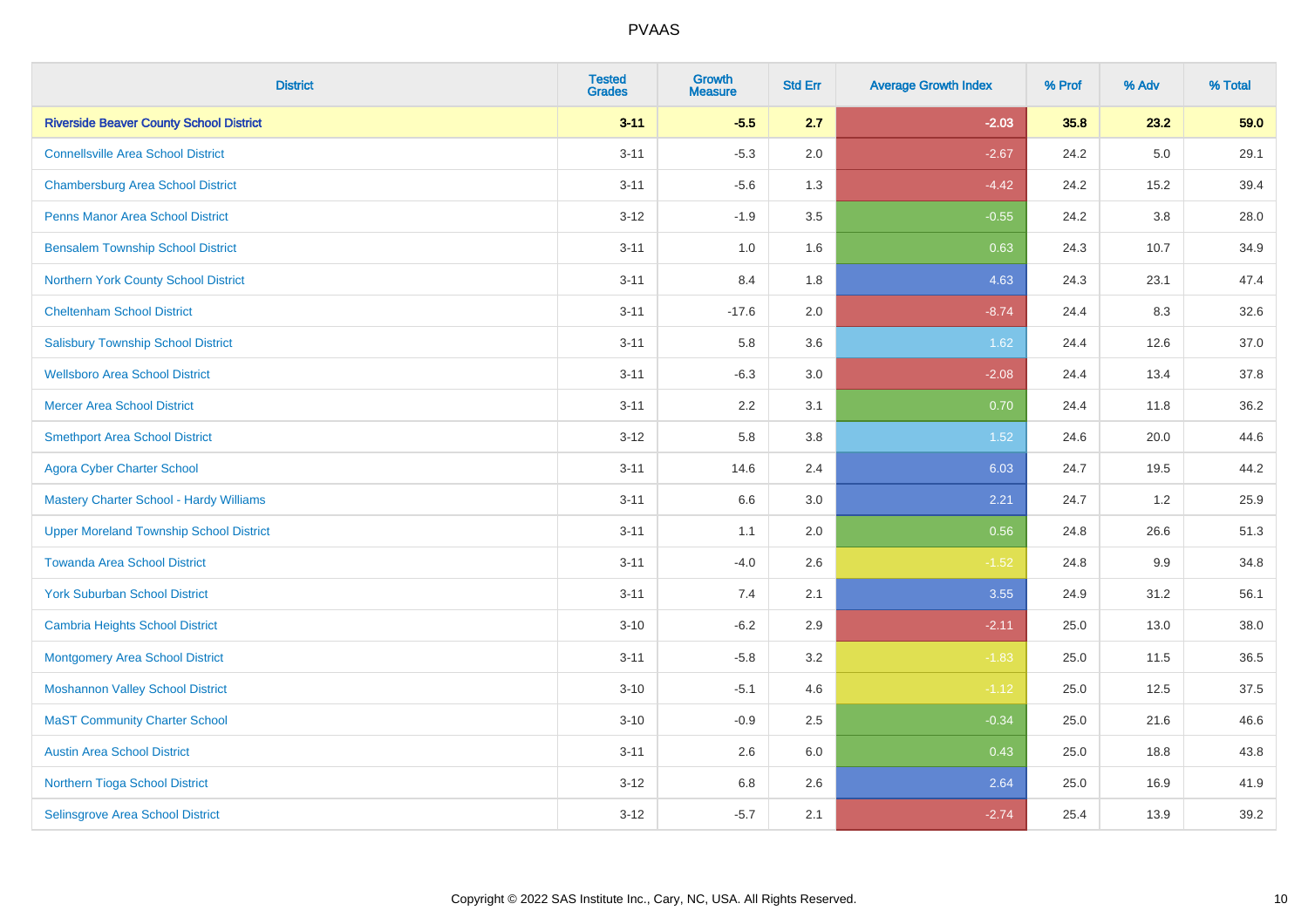| <b>District</b>                                   | <b>Tested</b><br><b>Grades</b> | <b>Growth</b><br><b>Measure</b> | <b>Std Err</b> | <b>Average Growth Index</b> | % Prof | % Adv | % Total |
|---------------------------------------------------|--------------------------------|---------------------------------|----------------|-----------------------------|--------|-------|---------|
| <b>Riverside Beaver County School District</b>    | $3 - 11$                       | $-5.5$                          | 2.7            | $-2.03$                     | 35.8   | 23.2  | 59.0    |
| <b>Upper Perkiomen School District</b>            | $3 - 11$                       | 5.7                             | 1.9            | 3.04                        | 25.4   | 19.9  | 45.4    |
| <b>Central Columbia School District</b>           | $3 - 12$                       | 0.3                             | 2.3            | 0.12                        | 25.4   | 37.6  | 63.0    |
| <b>Collegium Charter School</b>                   | $3 - 10$                       | 21.2                            | 2.6            | 8.18                        | 25.4   | 16.4  | 41.8    |
| <b>Cranberry Area School District</b>             | $3 - 12$                       | $-0.9$                          | 3.1            | $-0.29$                     | 25.5   | 9.7   | 35.2    |
| Insight PA Cyber Charter School                   | $3 - 11$                       | $-9.4$                          | 5.8            | $-1.62$                     | 25.6   | 4.6   | 30.2    |
| <b>Wyomissing Area School District</b>            | $3 - 12$                       | $-2.4$                          | 2.6            | $-0.92$                     | 25.6   | 28.1  | 53.7    |
| <b>Grove City Area School District</b>            | $3 - 12$                       | $-8.8$                          | 2.3            | $-3.89$                     | 25.6   | 16.4  | 42.0    |
| <b>Beaver Area School District</b>                | $3 - 10$                       | $-3.0$                          | 2.5            | $-1.16$                     | 25.8   | 27.8  | 53.6    |
| Lake-Lehman School District                       | $3 - 11$                       | 14.9                            | 2.8            | 5.34                        | 25.8   | 22.5  | 48.3    |
| <b>Bangor Area School District</b>                | $3 - 12$                       | $-1.2$                          | 2.0            | $-0.60$                     | 25.8   | 12.7  | 38.5    |
| <b>Environmental Charter School At Frick Park</b> | $3-9$                          | $-6.2$                          | 3.7            | $-1.67$                     | 25.9   | 3.4   | 29.3    |
| <b>Saucon Valley School District</b>              | $3 - 11$                       | 18.9                            | 2.2            | 8.48                        | 26.0   | 39.6  | 65.6    |
| <b>Waynesboro Area School District</b>            | $3 - 12$                       | 3.0                             | 1.8            | 1.67                        | 26.0   | 23.5  | 49.5    |
| <b>Octorara Area School District</b>              | $3 - 11$                       | $-7.5$                          | 3.2            | $-2.35$                     | 26.1   | 17.0  | 43.2    |
| Northern Bedford County School District           | $3 - 11$                       | $-2.3$                          | 3.3            | $-0.69$                     | 26.2   | 16.9  | 43.1    |
| <b>North Star School District</b>                 | $3 - 11$                       | 1.1                             | 3.3            | 0.34                        | 26.2   | 20.0  | 46.2    |
| <b>Chartiers-Houston School District</b>          | $3 - 10$                       | $-16.5$                         | 3.5            | $-4.79$                     | 26.3   | 6.6   | 32.9    |
| <b>Elk Lake School District</b>                   | $3 - 11$                       | $-6.1$                          | 2.9            | $-2.12$                     | 26.3   | 11.6  | 37.9    |
| Mastery Charter High School-Lenfest Campus        | $7 - 11$                       | $-1.8$                          | 5.8            | $-0.30$                     | 26.3   | 0.0   | 26.3    |
| Southern Tioga School District                    | $3 - 11$                       | $-0.1$                          | 2.8            | $-0.03$                     | 26.3   | 10.3  | 36.6    |
| <b>Crawford Central School District</b>           | $3 - 11$                       | 5.7                             | 2.1            | 2.71                        | 26.4   | 15.8  | 42.1    |
| <b>North Hills School District</b>                | $3 - 11$                       | $-15.8$                         | 1.8            | $-8.84$                     | 26.4   | 19.8  | 46.2    |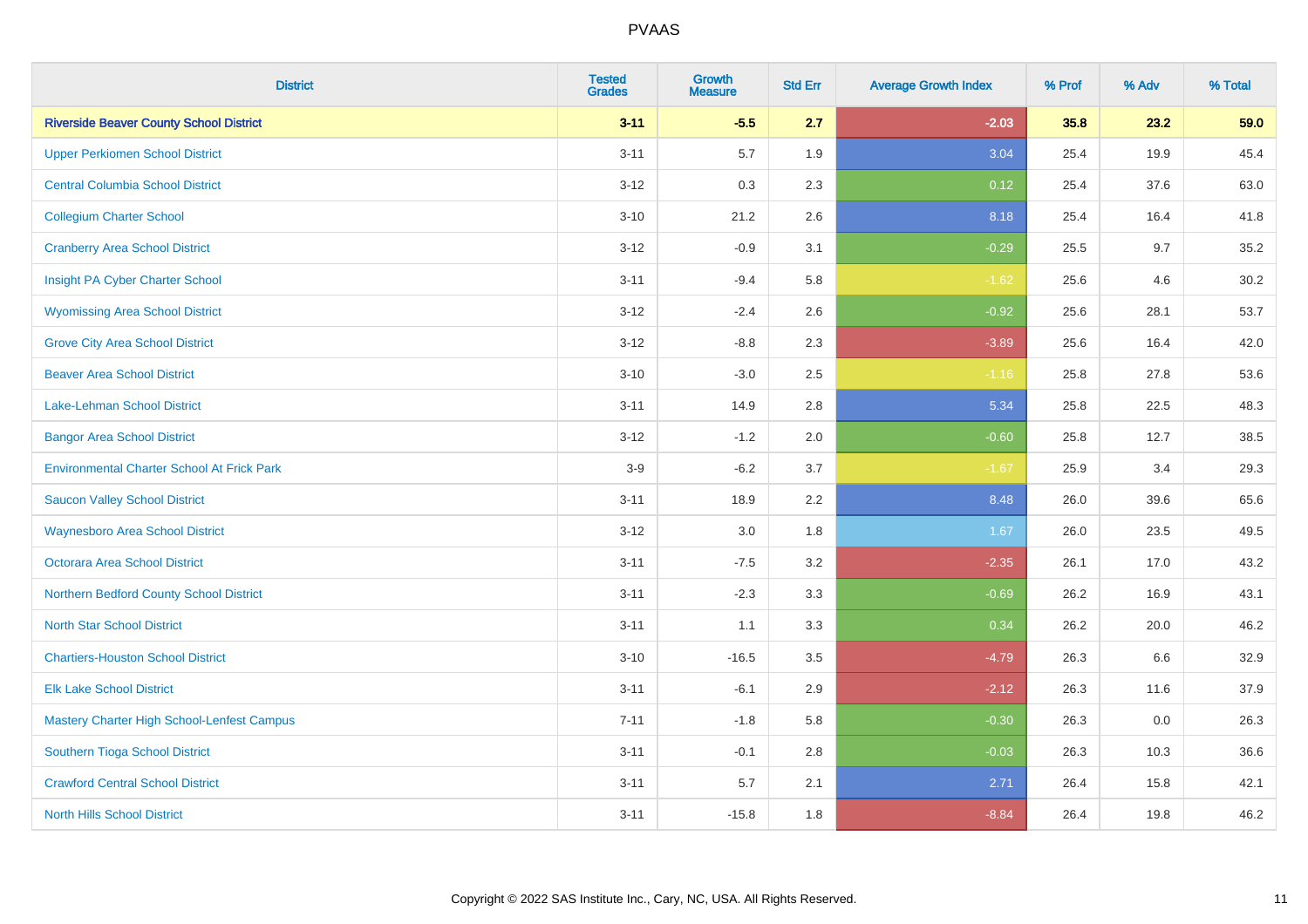| <b>District</b>                                    | <b>Tested</b><br><b>Grades</b> | <b>Growth</b><br><b>Measure</b> | <b>Std Err</b> | <b>Average Growth Index</b> | % Prof | % Adv   | % Total |
|----------------------------------------------------|--------------------------------|---------------------------------|----------------|-----------------------------|--------|---------|---------|
| <b>Riverside Beaver County School District</b>     | $3 - 11$                       | $-5.5$                          | 2.7            | $-2.03$                     | 35.8   | 23.2    | 59.0    |
| <b>Butler Area School District</b>                 | $3 - 11$                       | $-14.1$                         | 1.5            | $-9.60$                     | 26.4   | 11.1    | 37.5    |
| Karns City Area School District                    | $3 - 11$                       | $-7.2$                          | 2.6            | $-2.71$                     | 26.4   | 20.8    | 47.2    |
| <b>Port Allegany School District</b>               | $3 - 11$                       | 6.5                             | 3.7            | 1.74                        | 26.4   | 11.3    | 37.7    |
| <b>Oswayo Valley School District</b>               | $3 - 12$                       | 9.9                             | 5.1            | 1.93                        | 26.5   | 44.1    | 70.6    |
| <b>Titusville Area School District</b>             | $3 - 11$                       | $-5.0$                          | 2.5            | $-1.98$                     | 26.5   | $6.8\,$ | 33.3    |
| <b>Penn-Delco School District</b>                  | $3 - 11$                       | 1.3                             | 1.8            | 0.75                        | 26.5   | 12.6    | 39.1    |
| Northern Cambria School District                   | $3 - 11$                       | $-0.3$                          | 3.4            | $-0.09$                     | 26.5   | 1.2     | 27.7    |
| <b>Forest City Regional School District</b>        | $3 - 12$                       | $-1.2$                          | 3.6            | $-0.33$                     | 26.5   | 8.2     | 34.7    |
| <b>Bentworth School District</b>                   | $3 - 11$                       | 7.0                             | 3.0            | 2.36                        | 26.6   | 17.0    | 43.6    |
| <b>Valley View School District</b>                 | $3 - 11$                       | 9.3                             | 2.2            | 4.18                        | 26.6   | 23.1    | 49.7    |
| <b>Warren County School District</b>               | $3 - 11$                       | $-0.1$                          | 1.6            | $-0.06$                     | 26.7   | 9.7     | 36.4    |
| Penn Manor School District                         | $3 - 11$                       | 7.1                             | 1.5            | 4.82                        | 26.7   | 20.5    | 47.2    |
| <b>Pittston Area School District</b>               | $3 - 11$                       | $-8.2$                          | 2.2            | $-3.75$                     | 26.7   | 14.8    | 41.5    |
| <b>Ellwood City Area School District</b>           | $3 - 11$                       | $-12.5$                         | 3.1            | $-4.00$                     | 26.7   | 8.7     | 35.4    |
| Jeannette City School District                     | $3 - 11$                       | $-0.7$                          | 3.4            | $-0.20$                     | 26.8   | 4.1     | 30.9    |
| <b>West Perry School District</b>                  | $3 - 11$                       | 11.0                            | 2.3            | 4.76                        | 26.9   | 20.5    | 47.4    |
| <b>Commonwealth Charter Academy Charter School</b> | $3 - 10$                       | 4.2                             | 1.6            | 2.68                        | 27.0   | 15.6    | 42.5    |
| Portage Area School District                       | $3 - 10$                       | $-0.5$                          | 3.3            | $-0.14$                     | 27.0   | 20.6    | 47.6    |
| Catasauqua Area School District                    | $3 - 12$                       | $-7.3$                          | 2.8            | $-2.58$                     | 27.1   | 11.2    | 38.3    |
| <b>Keystone Central School District</b>            | $3 - 11$                       | 3.6                             | 1.8            | 2.04                        | 27.1   | 14.6    | 41.8    |
| <b>Exeter Township School District</b>             | $3 - 11$                       | $-1.0$                          | 1.7            | $-0.58$                     | 27.2   | 15.6    | 42.8    |
| <b>Colonial School District</b>                    | $3 - 11$                       | 22.1                            | 1.6            | 13.55                       | 27.2   | 43.5    | 70.6    |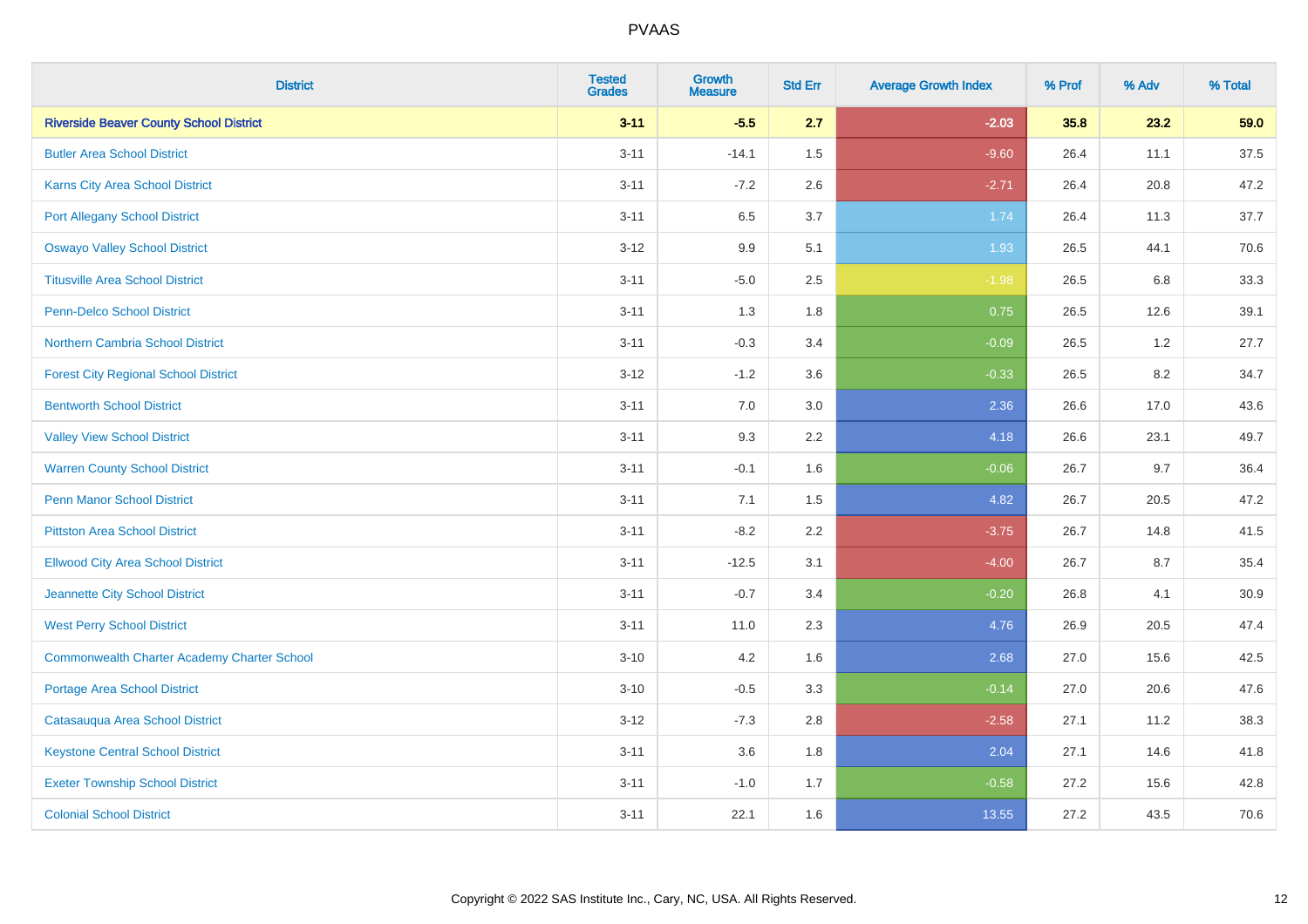| <b>District</b>                                 | <b>Tested</b><br><b>Grades</b> | <b>Growth</b><br><b>Measure</b> | <b>Std Err</b> | <b>Average Growth Index</b> | % Prof | % Adv | % Total |
|-------------------------------------------------|--------------------------------|---------------------------------|----------------|-----------------------------|--------|-------|---------|
| <b>Riverside Beaver County School District</b>  | $3 - 11$                       | $-5.5$                          | 2.7            | $-2.03$                     | 35.8   | 23.2  | 59.0    |
| <b>Solanco School District</b>                  | $3 - 11$                       | 2.2                             | 1.8            | 1.18                        | 27.2   | 15.0  | 42.3    |
| <b>Reynolds School District</b>                 | $3 - 10$                       | $-3.0$                          | 3.5            | $-0.87$                     | 27.3   | 9.1   | 36.4    |
| Penn Cambria School District                    | $3 - 11$                       | $-4.5$                          | 2.4            | $-1.86$                     | 27.3   | 15.8  | 43.2    |
| <b>Conneaut School District</b>                 | $3 - 12$                       | $-2.3$                          | 2.6            | $-0.91$                     | 27.4   | 9.7   | 37.1    |
| <b>Minersville Area School District</b>         | $3 - 11$                       | $-2.9$                          | 3.4            | $-0.86$                     | 27.4   | 9.7   | 37.1    |
| Capital Area School for the Arts Charter School | $9 - 11$                       | 14.2                            | 4.5            | 3.13                        | 27.5   | 30.0  | 57.5    |
| <b>Wissahickon School District</b>              | $3 - 10$                       | $-5.3$                          | 1.7            | $-3.14$                     | 27.5   | 29.0  | 56.6    |
| <b>Oxford Area School District</b>              | $3 - 11$                       | $-3.1$                          | 1.8            | $-1.77$                     | 27.5   | 14.5  | 42.0    |
| <b>Carbondale Area School District</b>          | $3 - 10$                       | $-2.8$                          | 3.2            | $-0.87$                     | 27.5   | 2.9   | 30.4    |
| <b>Interboro School District</b>                | $3 - 12$                       | $-8.4$                          | 2.0            | $-4.27$                     | 27.6   | 6.4   | 34.1    |
| <b>Deer Lakes School District</b>               | $3 - 11$                       | $-10.0$                         | 2.5            | $-4.02$                     | 27.7   | 9.9   | 37.6    |
| <b>Brandywine Heights Area School District</b>  | $3 - 11$                       | 5.8                             | 2.6            | 2.27                        | 27.7   | 28.6  | 56.2    |
| <b>Warwick School District</b>                  | $3 - 11$                       | 21.7                            | 1.8            | 11.76                       | 27.7   | 36.3  | 64.0    |
| <b>Bucks County Technical High School</b>       | $9 - 10$                       | $-2.9$                          | 2.2            | $-1.29$                     | 27.7   | 10.4  | 38.2    |
| <b>Manheim Central School District</b>          | $3 - 11$                       | 12.8                            | 2.0            | 6.52                        | 27.8   | 35.4  | 63.2    |
| <b>Bristol Borough School District</b>          | $3 - 12$                       | $-5.9$                          | 2.9            | $-2.00$                     | 27.8   | 3.3   | 31.1    |
| <b>Eastern York School District</b>             | $3 - 11$                       | $-6.2$                          | 2.3            | $-2.70$                     | 27.8   | 18.5  | 46.4    |
| <b>Palisades School District</b>                | $3 - 11$                       | 7.7                             | 2.9            | 2.66                        | 27.8   | 20.3  | 48.1    |
| <b>Central Greene School District</b>           | $3 - 11$                       | $-0.4$                          | 2.5            | $-0.15$                     | 27.8   | 14.8  | 42.6    |
| Huntingdon Area School District                 | $3 - 11$                       | 5.8                             | 2.6            | 2.28                        | 27.8   | 17.4  | 45.2    |
| <b>Burrell School District</b>                  | $3 - 11$                       | $-1.5$                          | 3.3            | $-0.44$                     | 27.8   | 17.7  | 45.6    |
| <b>Carlynton School District</b>                | $3 - 11$                       | $-2.0$                          | 3.2            | $-0.62$                     | 27.9   | 5.2   | 33.1    |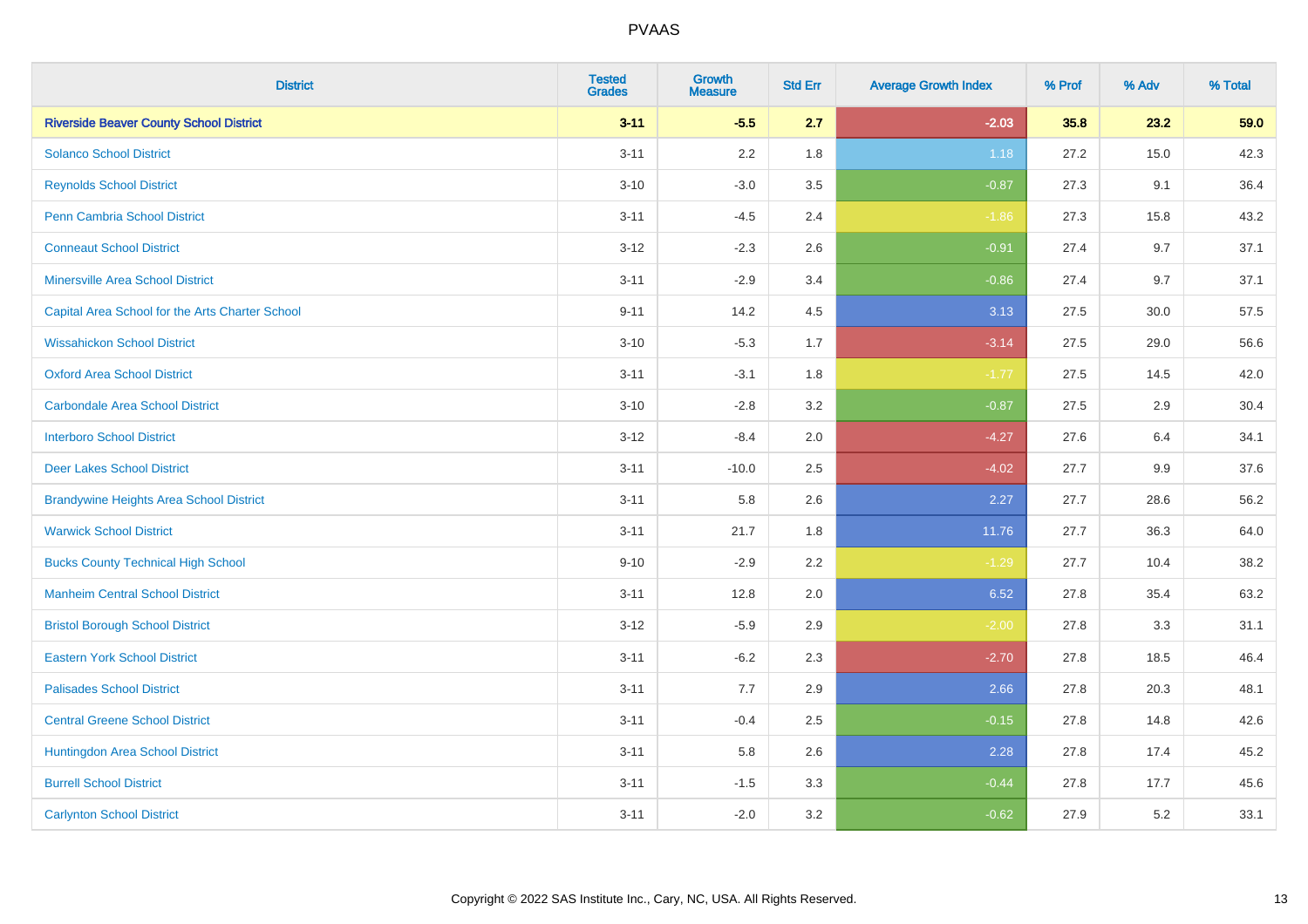| <b>District</b>                                | <b>Tested</b><br><b>Grades</b> | Growth<br><b>Measure</b> | <b>Std Err</b> | <b>Average Growth Index</b> | % Prof | % Adv | % Total |
|------------------------------------------------|--------------------------------|--------------------------|----------------|-----------------------------|--------|-------|---------|
| <b>Riverside Beaver County School District</b> | $3 - 11$                       | $-5.5$                   | 2.7            | $-2.03$                     | 35.8   | 23.2  | 59.0    |
| Hatboro-Horsham School District                | $3 - 11$                       | $-2.7$                   | 1.6            | $-1.65$                     | 27.9   | 17.9  | 45.8    |
| <b>Carlisle Area School District</b>           | $3 - 11$                       | $-5.2$                   | 1.7            | $-2.99$                     | 28.0   | 19.3  | 47.3    |
| Hamburg Area School District                   | $3 - 11$                       | 0.6                      | 2.4            | 0.25                        | 28.0   | 15.5  | 43.6    |
| <b>Cornwall-Lebanon School District</b>        | $3 - 11$                       | 8.2                      | 1.6            | 5.24                        | 28.0   | 20.5  | 48.6    |
| <b>Hempfield Area School District</b>          | $3 - 12$                       | $-10.2$                  | 1.6            | $-6.37$                     | 28.1   | 19.2  | 47.3    |
| <b>South Park School District</b>              | $3 - 11$                       | $-8.8$                   | 2.5            | $-3.46$                     | 28.1   | 17.0  | 45.2    |
| <b>Conrad Weiser Area School District</b>      | $3 - 11$                       | 7.1                      | 2.1            | 3.34                        | 28.2   | 14.4  | 42.6    |
| <b>Cocalico School District</b>                | $3 - 11$                       | 12.3                     | 1.9            | 6.48                        | 28.2   | 32.3  | 60.5    |
| <b>Berlin Brothersvalley School District</b>   | $3 - 11$                       | 19.6                     | 4.0            | 4.93                        | 28.3   | 41.3  | 69.6    |
| <b>Mid Valley School District</b>              | $3 - 10$                       | $-11.1$                  | 2.7            | $-4.07$                     | 28.3   | 8.1   | 36.4    |
| <b>Clarion-Limestone Area School District</b>  | $3 - 12$                       | $-10.0$                  | 3.6            | $-2.76$                     | 28.3   | 20.0  | 48.3    |
| Renaissance Academy Charter School             | $3 - 11$                       | $-5.6$                   | 3.1            | $-1.79$                     | 28.4   | 18.5  | 46.9    |
| Pen Argyl Area School District                 | $3 - 12$                       | 12.8                     | 2.5            | 5.10                        | 28.5   | 23.8  | 52.3    |
| <b>Pleasant Valley School District</b>         | $3 - 11$                       | $-3.3$                   | 1.8            | $-1.80$                     | 28.5   | 10.4  | 39.0    |
| <b>Wallenpaupack Area School District</b>      | $3 - 11$                       | 8.8                      | 2.1            | 4.28                        | 28.5   | 18.9  | 47.4    |
| <b>Old Forge School District</b>               | $3 - 12$                       | $-11.3$                  | 3.1            | $-3.62$                     | 28.6   | 13.2  | 41.8    |
| Jefferson-Morgan School District               | $3 - 10$                       | $-12.0$                  | 3.9            | $-3.09$                     | 28.6   | 6.1   | 34.7    |
| <b>Pottsgrove School District</b>              | $3 - 11$                       | $-5.5$                   | 2.0            | $-2.78$                     | 28.6   | 10.3  | 38.8    |
| <b>Midd-West School District</b>               | $3 - 11$                       | 3.6                      | 2.6            | 1.42                        | 28.6   | 25.0  | 53.6    |
| <b>Kennett Consolidated School District</b>    | $3 - 11$                       | $-10.4$                  | 1.7            | $-6.27$                     | 28.7   | 14.0  | 42.7    |
| <b>Bellefonte Area School District</b>         | $3 - 11$                       | 6.7                      | 2.0            | 3.34                        | 28.8   | 21.5  | 50.2    |
| <b>Forest Hills School District</b>            | $3 - 11$                       | 1.8                      | 2.5            | 0.71                        | 28.8   | 10.3  | 39.1    |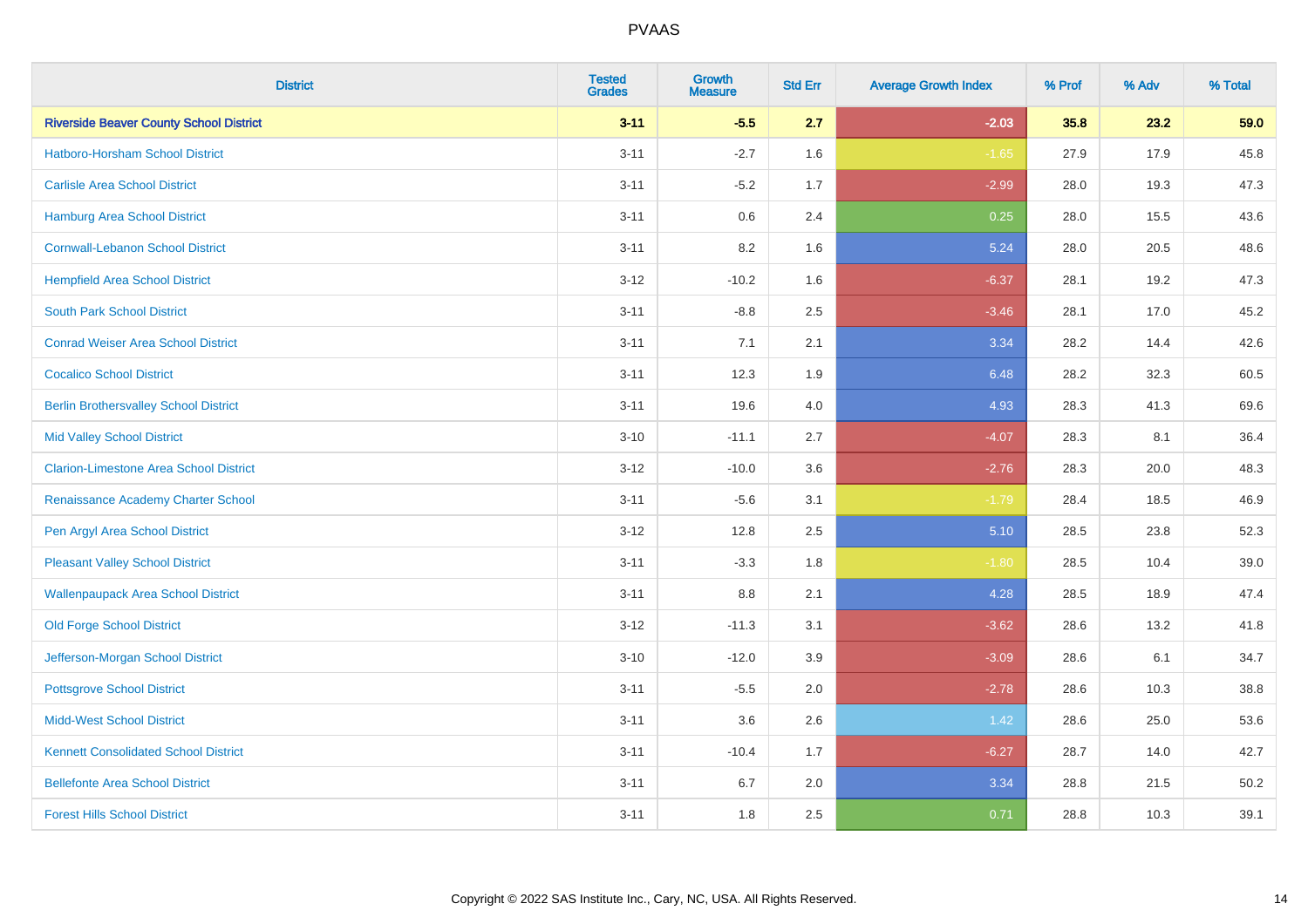| <b>District</b>                                | <b>Tested</b><br><b>Grades</b> | <b>Growth</b><br><b>Measure</b> | <b>Std Err</b> | <b>Average Growth Index</b> | % Prof | % Adv | % Total |
|------------------------------------------------|--------------------------------|---------------------------------|----------------|-----------------------------|--------|-------|---------|
| <b>Riverside Beaver County School District</b> | $3 - 11$                       | $-5.5$                          | 2.7            | $-2.03$                     | 35.8   | 23.2  | 59.0    |
| <b>Gettysburg Area School District</b>         | $3 - 11$                       | $-6.0$                          | 2.0            | $-3.02$                     | 28.8   | 19.6  | 48.5    |
| Daniel Boone Area School District              | $3 - 12$                       | 0.9                             | 1.9            | 0.46                        | 28.9   | 22.0  | 51.0    |
| Lehigh Valley Charter High School For The Arts | $9 - 10$                       | $-11.8$                         | 2.5            | $-4.76$                     | 28.9   | 5.7   | 34.6    |
| <b>Yough School District</b>                   | $3 - 10$                       | $-6.2$                          | 2.7            | $-2.27$                     | 28.9   | 8.8   | 37.7    |
| Altoona Area School District                   | $3 - 12$                       | 0.1                             | 1.5            | 0.07                        | 29.0   | 13.8  | 42.8    |
| 21st Century Cyber Charter School              | $6 - 12$                       | 6.6                             | 2.1            | 3.16                        | 29.0   | 21.8  | 50.8    |
| <b>Neshannock Township School District</b>     | $3 - 10$                       | $-12.5$                         | 2.7            | $-4.73$                     | 29.0   | 13.0  | 42.0    |
| <b>Southeastern Greene School District</b>     | $3 - 10$                       | $-2.3$                          | 4.4            | $-0.53$                     | 29.0   | 9.7   | 38.7    |
| Oil City Area School District                  | $3 - 11$                       | 8.6                             | 2.4            | 3.56                        | 29.1   | 13.1  | 42.2    |
| <b>Pequea Valley School District</b>           | $3 - 11$                       | 18.0                            | 3.1            | 5.74                        | 29.2   | 37.5  | 66.7    |
| <b>Nazareth Area School District</b>           | $3 - 11$                       | $-2.5$                          | 1.7            | $-1.53$                     | 29.2   | 24.6  | 53.8    |
| <b>Central Dauphin School District</b>         | $3 - 11$                       | $-5.2$                          | 1.2            | $-4.24$                     | 29.3   | 8.7   | 38.0    |
| <b>Commodore Perry School District</b>         | $3 - 11$                       | $-10.4$                         | 4.5            | $-2.30$                     | 29.4   | 5.9   | 35.3    |
| <b>Lower Merion School District</b>            | $3 - 11$                       | 18.9                            | 1.2            | 15.42                       | 29.4   | 48.6  | 78.0    |
| <b>Pine Grove Area School District</b>         | $3 - 11$                       | $-1.1$                          | 3.0            | $-0.36$                     | 29.5   | 14.3  | 43.8    |
| <b>Blue Ridge School District</b>              | $3 - 11$                       | 8.3                             | 3.7            | 2.24                        | 29.6   | 9.3   | 38.9    |
| Penns Valley Area School District              | $3 - 12$                       | 14.1                            | 2.6            | 5.33                        | 29.6   | 23.3  | 52.9    |
| <b>Abington School District</b>                | $3 - 10$                       | 0.9                             | 1.6            | 0.57                        | 29.7   | 28.7  | 58.4    |
| <b>Union City Area School District</b>         | $3 - 12$                       | $-8.7$                          | 3.3            | $-2.59$                     | 29.7   | 10.9  | 40.6    |
| <b>Girard School District</b>                  | $3 - 11$                       | $-12.3$                         | 2.6            | $-4.76$                     | 29.7   | 18.9  | 48.6    |
| <b>Schuylkill Valley School District</b>       | $3 - 11$                       | $-1.0$                          | 2.2            | $-0.47$                     | 29.8   | 20.2  | 50.0    |
| Northampton Area School District               | $3 - 11$                       | 3.2                             | 1.5            | 2.05                        | 29.8   | 17.9  | 47.7    |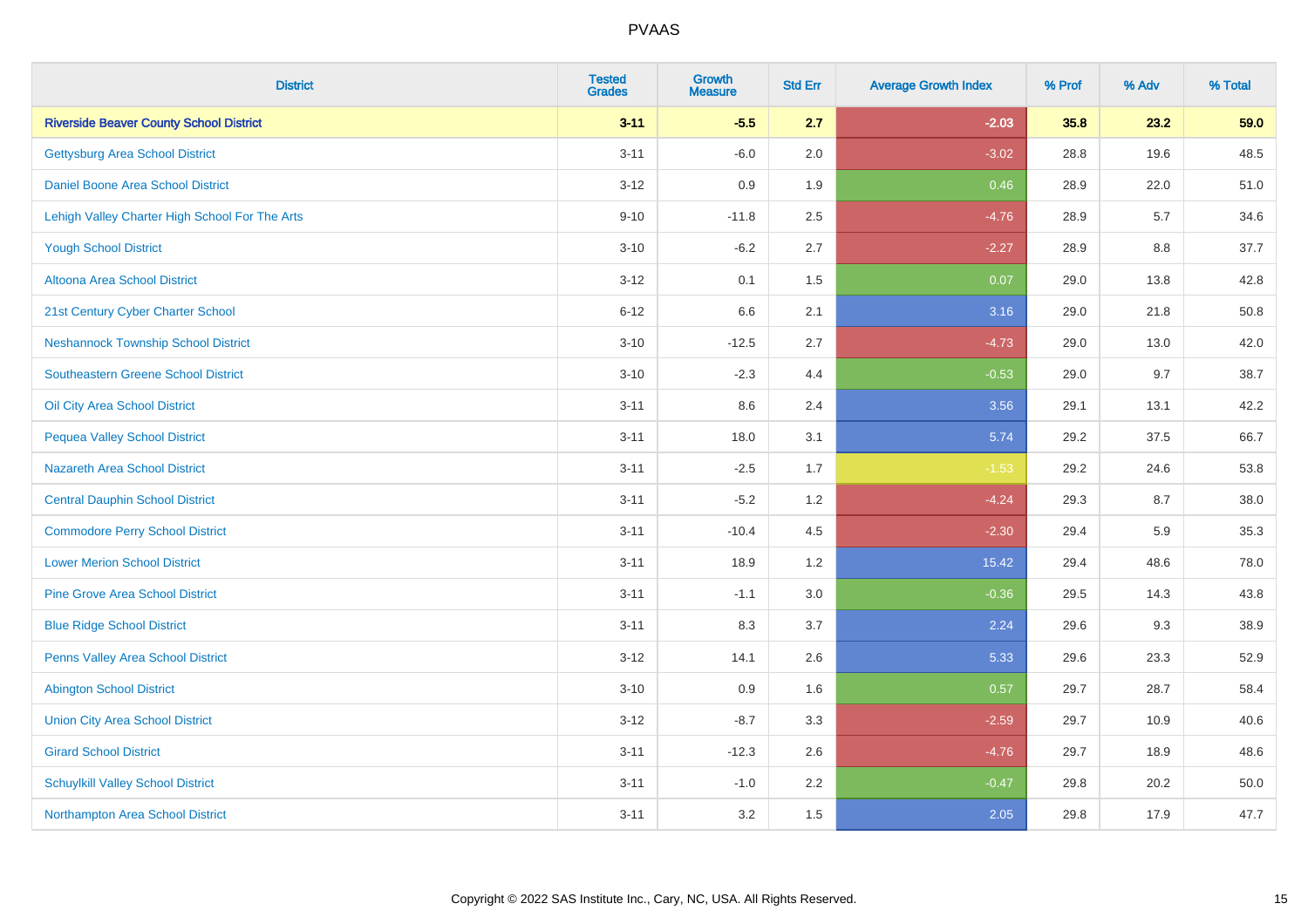| <b>District</b>                                | <b>Tested</b><br><b>Grades</b> | <b>Growth</b><br><b>Measure</b> | <b>Std Err</b> | <b>Average Growth Index</b> | % Prof | % Adv | % Total |
|------------------------------------------------|--------------------------------|---------------------------------|----------------|-----------------------------|--------|-------|---------|
| <b>Riverside Beaver County School District</b> | $3 - 11$                       | $-5.5$                          | 2.7            | $-2.03$                     | 35.8   | 23.2  | 59.0    |
| <b>Wilmington Area School District</b>         | $3 - 11$                       | 11.1                            | 3.3            | 3.37                        | 29.8   | 26.2  | 56.0    |
| <b>Tunkhannock Area School District</b>        | $3 - 11$                       | 1.4                             | 2.0            | 0.71                        | 29.8   | 18.1  | 47.9    |
| Pennsylvania Virtual Charter School            | $3 - 11$                       | 4.4                             | 3.4            | 1.31                        | 29.8   | 21.2  | 51.0    |
| <b>Hempfield School District</b>               | $3 - 11$                       | 13.4                            | 1.3            | 10.53                       | 29.9   | 36.8  | 66.7    |
| <b>Indiana Area School District</b>            | $3 - 11$                       | 12.0                            | 2.0            | 5.98                        | 30.0   | 30.4  | 60.3    |
| <b>Keystone Oaks School District</b>           | $3 - 11$                       | $-7.2$                          | 2.3            | $-3.14$                     | 30.0   | 11.1  | 41.0    |
| <b>Franklin Regional School District</b>       | $3 - 11$                       | 11.3                            | 1.8            | 6.13                        | 30.0   | 35.0  | 65.0    |
| <b>Spring Grove Area School District</b>       | $3 - 11$                       | 3.9                             | 2.0            | 1.90                        | 30.0   | 23.0  | 53.0    |
| <b>Downingtown Area School District</b>        | $3 - 11$                       | 4.4                             | 1.1            | 4.06                        | 30.1   | 32.0  | 62.2    |
| <b>Sayre Area School District</b>              | $3 - 11$                       | 5.8                             | 3.2            | 1.81                        | 30.3   | 21.0  | 51.3    |
| <b>Governor Mifflin School District</b>        | $3 - 11$                       | $-4.4$                          | 1.6            | $-2.69$                     | 30.3   | 7.7   | 38.0    |
| <b>Greensburg Salem School District</b>        | $3 - 11$                       | $-6.9$                          | 2.2            | $-3.06$                     | 30.3   | 13.3  | 43.6    |
| <b>Laurel School District</b>                  | $3 - 11$                       | 13.0                            | 3.1            | 4.19                        | 30.3   | 15.7  | 46.1    |
| <b>Spring-Ford Area School District</b>        | $3 - 11$                       | 16.6                            | 1.2            | 14.02                       | 30.4   | 45.3  | 75.7    |
| <b>Stroudsburg Area School District</b>        | $3 - 11$                       | 7.5                             | 1.6            | 4.70                        | 30.4   | 18.3  | 48.7    |
| <b>Wilson School District</b>                  | $3 - 12$                       | $0.5\,$                         | $1.5$          | 0.32                        | 30.4   | 25.5  | 55.9    |
| <b>Northwest Area School District</b>          | $3 - 10$                       | $-3.2$                          | 3.3            | $-0.97$                     | 30.4   | 13.0  | 43.5    |
| <b>Lehighton Area School District</b>          | $3 - 11$                       | 11.4                            | 2.4            | 4.84                        | 30.5   | 24.9  | 55.3    |
| <b>North Allegheny School District</b>         | $3 - 11$                       | 18.0                            | 1.3            | 14.25                       | 30.5   | 42.9  | 73.4    |
| Southern Columbia Area School District         | $3 - 11$                       | $-8.5$                          | 3.0            | $-2.83$                     | 30.5   | 12.8  | 43.3    |
| <b>Franklin Area School District</b>           | $3 - 11$                       | $-3.7$                          | 2.6            | $-1.43$                     | 30.5   | 5.9   | 36.4    |
| <b>Susquenita School District</b>              | $3 - 11$                       | $-5.9$                          | 2.6            | $-2.28$                     | 30.6   | 13.9  | 44.4    |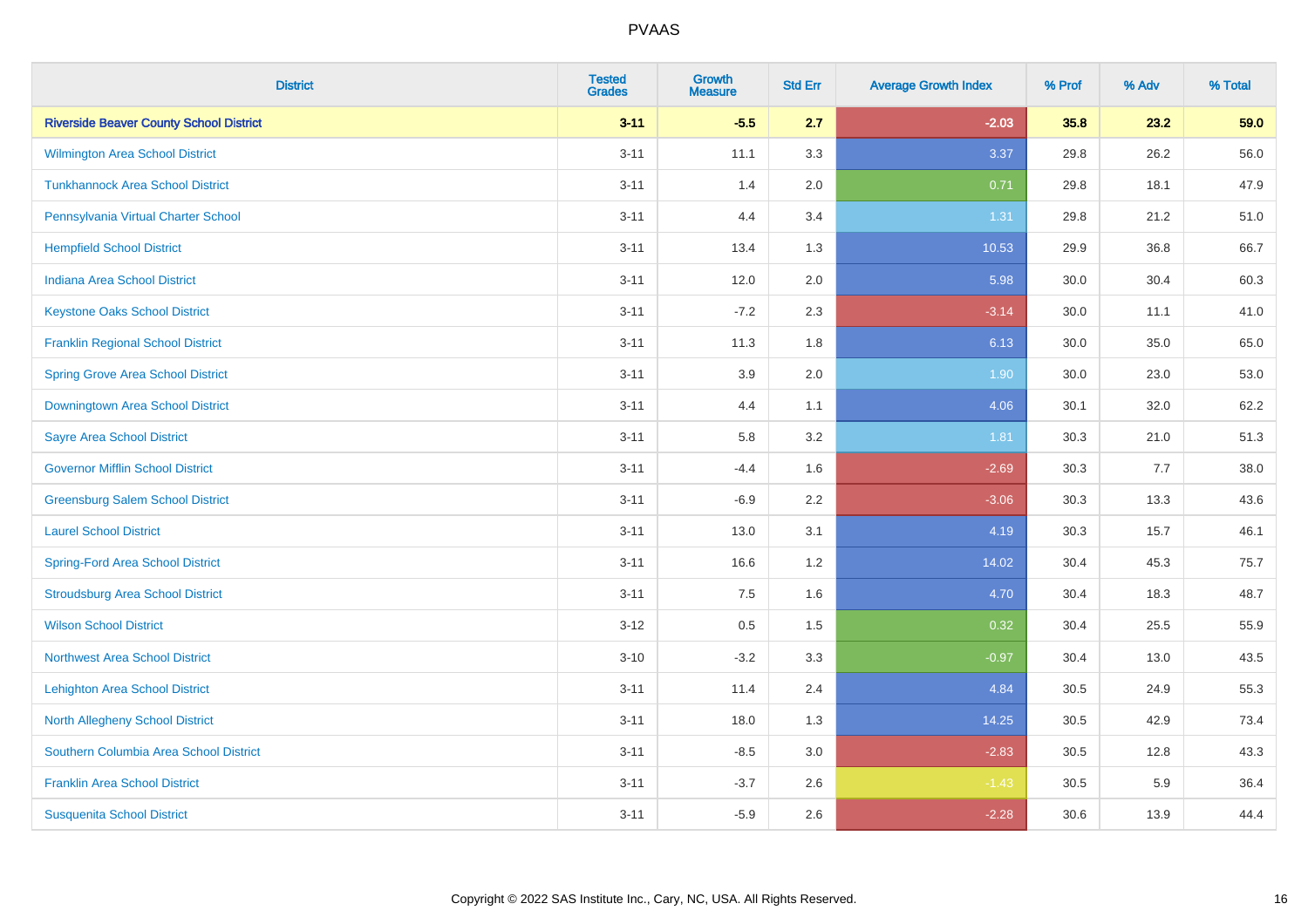| <b>District</b>                                | <b>Tested</b><br><b>Grades</b> | <b>Growth</b><br><b>Measure</b> | <b>Std Err</b> | <b>Average Growth Index</b> | % Prof | % Adv | % Total |
|------------------------------------------------|--------------------------------|---------------------------------|----------------|-----------------------------|--------|-------|---------|
| <b>Riverside Beaver County School District</b> | $3 - 11$                       | $-5.5$                          | 2.7            | $-2.03$                     | 35.8   | 23.2  | 59.0    |
| <b>Northern Potter School District</b>         | $3 - 12$                       | $6.8\,$                         | 4.6            | 1.48                        | 30.6   | 11.1  | 41.7    |
| <b>Fort Cherry School District</b>             | $3 - 10$                       | $-0.7$                          | 3.1            | $-0.21$                     | 30.6   | 14.1  | 44.7    |
| <b>Union Area School District</b>              | $3 - 11$                       | $-6.5$                          | 3.8            | $-1.70$                     | 30.6   | 12.2  | 42.9    |
| <b>Northeast Bradford School District</b>      | $3 - 10$                       | $-5.0$                          | 3.7            | $-1.35$                     | 30.6   | 4.8   | 35.5    |
| <b>Lower Dauphin School District</b>           | $3 - 11$                       | 5.3                             | 1.8            | 3.03                        | 30.6   | 26.8  | 57.5    |
| <b>Blue Mountain School District</b>           | $3 - 10$                       | 12.2                            | 2.1            | 5.81                        | 30.7   | 26.1  | 56.8    |
| <b>Western Wayne School District</b>           | $3 - 11$                       | 3.6                             | 2.6            | 1.39                        | 30.8   | 16.2  | 47.0    |
| <b>North Penn School District</b>              | $3 - 11$                       | 17.6                            | 1.0            | 17.53                       | 30.8   | 35.7  | 66.4    |
| <b>Boyertown Area School District</b>          | $3 - 11$                       | $-2.9$                          | 1.4            | $-2.06$                     | 30.8   | 22.6  | 53.4    |
| Canon-Mcmillan School District                 | $3 - 11$                       | $-5.0$                          | 1.5            | $-3.25$                     | 30.8   | 28.5  | 59.3    |
| <b>Slippery Rock Area School District</b>      | $3 - 11$                       | $-3.8$                          | 2.5            | $-1.56$                     | 30.8   | 21.9  | 52.7    |
| <b>Manheim Township School District</b>        | $3 - 12$                       | 10.9                            | 1.5            | 7.51                        | 30.9   | 31.0  | 61.9    |
| <b>Greencastle-Antrim School District</b>      | $3 - 11$                       | $-0.3$                          | 2.0            | $-0.14$                     | 30.9   | 22.2  | 53.1    |
| <b>Conemaugh Township Area School District</b> | $3 - 12$                       | 4.8                             | 3.5            | 1.39                        | 30.9   | 27.8  | 58.8    |
| <b>West Greene School District</b>             | $3 - 11$                       | $-8.1$                          | 3.9            | $-2.08$                     | 31.0   | 11.9  | 42.9    |
| <b>Tri-Valley School District</b>              | $3 - 10$                       | $-2.7$                          | 3.9            | $-0.69$                     | 31.0   | 9.5   | 40.5    |
| <b>Bedford Area School District</b>            | $3 - 11$                       | 6.4                             | 2.4            | 2.68                        | 31.0   | 20.6  | 51.6    |
| South Middleton School District                | $3 - 11$                       | 4.4                             | 2.2            | 1.95                        | 31.1   | 16.4  | 47.5    |
| <b>Marple Newtown School District</b>          | $3 - 11$                       | 20.6                            | 2.3            | 8.95                        | 31.1   | 42.7  | 73.8    |
| <b>Penncrest School District</b>               | $3 - 11$                       | 6.0                             | 1.9            | 3.24                        | 31.1   | 16.9  | 48.0    |
| <b>Greenwood School District</b>               | $3 - 11$                       | 11.3                            | 3.6            | 3.14                        | 31.2   | 32.8  | 63.9    |
| <b>Bradford Area School District</b>           | $3 - 12$                       | $-1.8$                          | 2.3            | $-0.79$                     | 31.2   | 16.7  | 47.9    |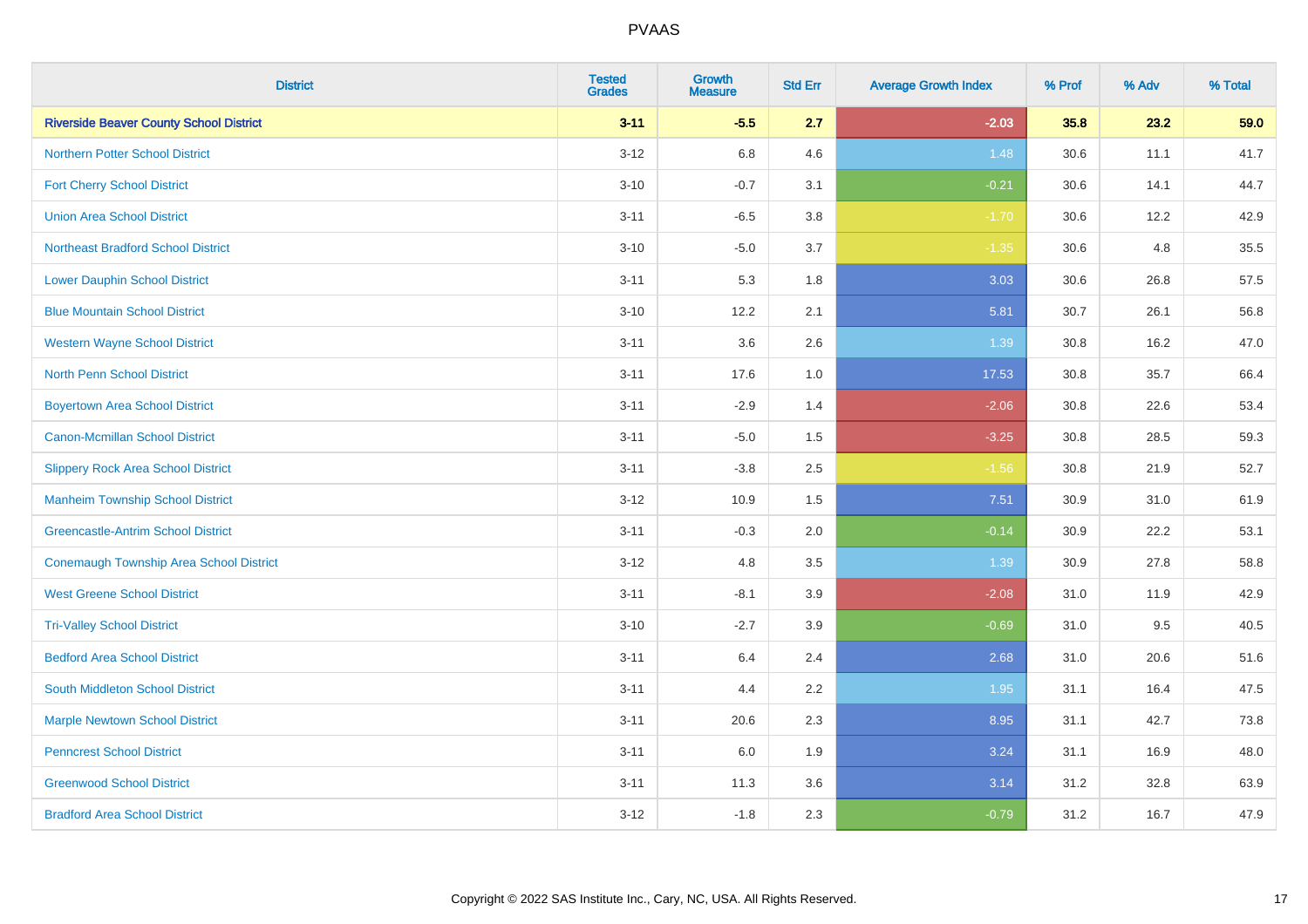| <b>District</b>                                | <b>Tested</b><br><b>Grades</b> | <b>Growth</b><br><b>Measure</b> | <b>Std Err</b> | <b>Average Growth Index</b> | % Prof | % Adv | % Total |
|------------------------------------------------|--------------------------------|---------------------------------|----------------|-----------------------------|--------|-------|---------|
| <b>Riverside Beaver County School District</b> | $3 - 11$                       | $-5.5$                          | 2.7            | $-2.03$                     | 35.8   | 23.2  | 59.0    |
| <b>Unionville-Chadds Ford School District</b>  | $3 - 11$                       | 15.8                            | 1.7            | 9.12                        | 31.2   | 48.0  | 79.2    |
| <b>Neshaminy School District</b>               | $3 - 11$                       | 8.6                             | 1.3            | 6.56                        | 31.3   | 23.9  | 55.2    |
| <b>Cumberland Valley School District</b>       | $3 - 12$                       | 18.6                            | 1.2            | 15.79                       | 31.3   | 39.2  | 70.5    |
| <b>North Pocono School District</b>            | $3 - 11$                       | 13.1                            | 3.7            | 3.54                        | 31.4   | 33.3  | 64.7    |
| <b>Central York School District</b>            | $3 - 12$                       | 12.9                            | 1.5            | 8.64                        | 31.4   | 24.1  | 55.5    |
| <b>Parkland School District</b>                | $3 - 11$                       | $-3.7$                          | 1.2            | $-3.17$                     | 31.4   | 30.6  | 62.0    |
| <b>Kane Area School District</b>               | $3 - 10$                       | $8.8\,$                         | 2.9            | 3.07                        | 31.4   | 19.8  | 51.2    |
| <b>Millville Area School District</b>          | $3 - 12$                       | $-5.6$                          | 4.4            | $-1.26$                     | 31.4   | 11.4  | 42.9    |
| <b>New Brighton Area School District</b>       | $3 - 11$                       | $-2.1$                          | 3.2            | $-0.65$                     | 31.5   | 11.1  | 42.6    |
| <b>Panther Valley School District</b>          | $3 - 12$                       | $-13.3$                         | 3.2            | $-4.10$                     | 31.5   | 4.1   | 35.6    |
| New Hope-Solebury School District              | $3 - 11$                       | 28.8                            | 2.9            | 9.77                        | 31.6   | 50.0  | 81.6    |
| <b>Ephrata Area School District</b>            | $3 - 11$                       | $6.8\,$                         | 1.7            | 4.08                        | 31.6   | 17.1  | 48.8    |
| <b>Bald Eagle Area School District</b>         | $3 - 11$                       | 7.6                             | 2.5            | 3.00                        | 31.6   | 15.6  | 47.3    |
| <b>Belle Vernon Area School District</b>       | $3 - 11$                       | 11.1                            | 2.3            | 4.88                        | 31.6   | 25.4  | 57.1    |
| <b>Clarion Area School District</b>            | $3 - 11$                       | 3.2                             | 3.7            | 0.88                        | 31.7   | 13.3  | 45.0    |
| <b>Fleetwood Area School District</b>          | $3 - 10$                       | 10.4                            | 2.0            | 5.19                        | 31.7   | 25.8  | 57.5    |
| <b>North East School District</b>              | $3 - 11$                       | $-5.3$                          | 2.7            | $-1.97$                     | 31.7   | 24.8  | 56.4    |
| <b>Uniontown Area School District</b>          | $3 - 11$                       | $-2.8$                          | 3.1            | $-0.91$                     | 31.7   | 7.3   | 39.0    |
| <b>Spring Cove School District</b>             | $3 - 11$                       | 9.1                             | 2.4            | 3.77                        | 31.8   | 25.4  | 57.1    |
| <b>Montour School District</b>                 | $3 - 11$                       | $-6.1$                          | 2.1            | $-2.95$                     | 31.8   | 23.6  | 55.3    |
| <b>Springfield School District</b>             | $3 - 11$                       | 1.2                             | 1.7            | 0.69                        | 31.8   | 25.2  | 56.9    |
| <b>Allegheny Valley School District</b>        | $3 - 11$                       | $-1.9$                          | 3.9            | $-0.48$                     | 31.8   | 11.4  | 43.2    |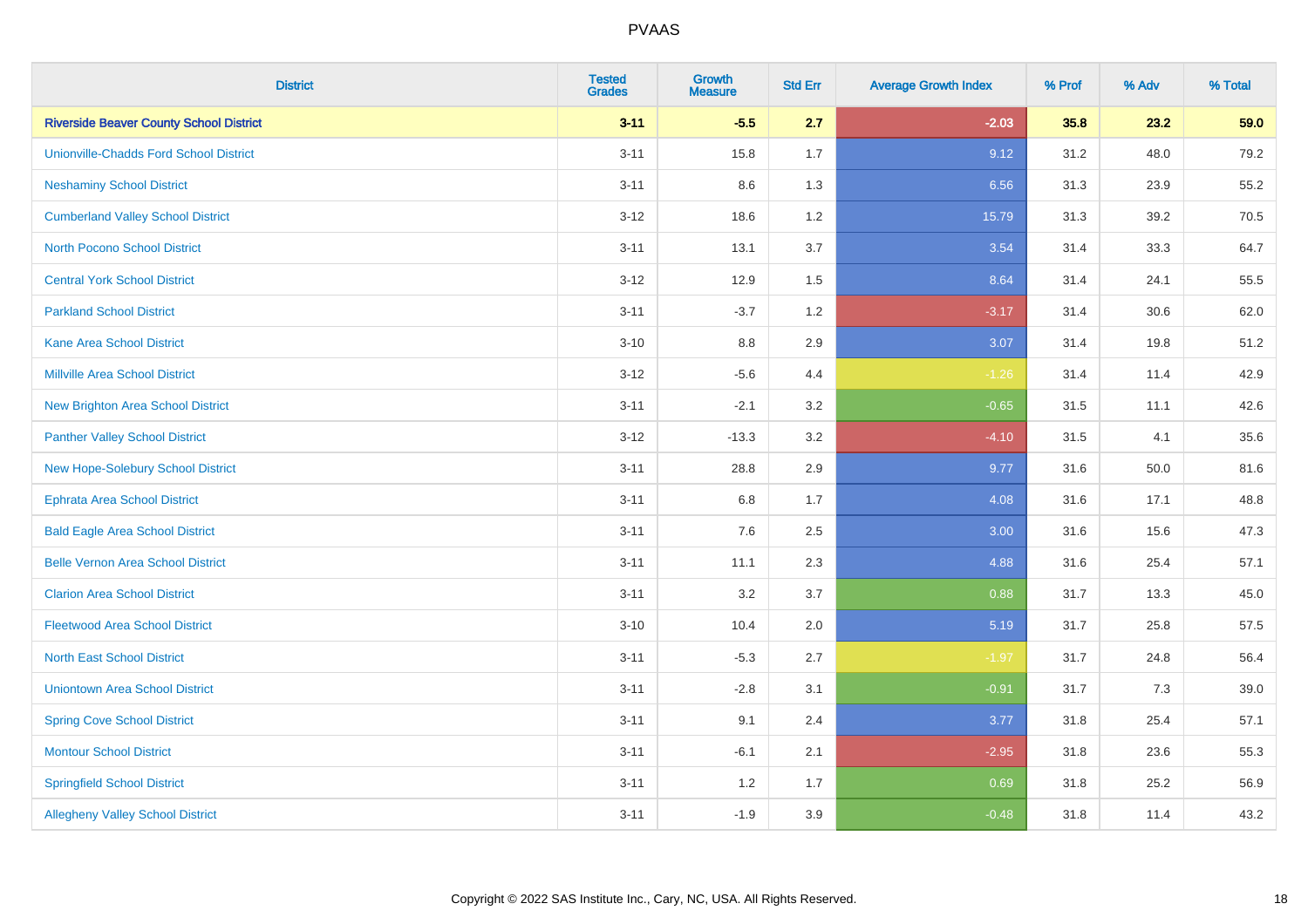| <b>District</b>                                | <b>Tested</b><br><b>Grades</b> | <b>Growth</b><br><b>Measure</b> | <b>Std Err</b> | <b>Average Growth Index</b> | % Prof | % Adv | % Total |
|------------------------------------------------|--------------------------------|---------------------------------|----------------|-----------------------------|--------|-------|---------|
| <b>Riverside Beaver County School District</b> | $3 - 11$                       | $-5.5$                          | 2.7            | $-2.03$                     | 35.8   | 23.2  | 59.0    |
| <b>Bermudian Springs School District</b>       | $3 - 11$                       | 2.5                             | 2.4            | 1.05                        | 31.8   | 23.5  | 55.3    |
| <b>West Shore School District</b>              | $3 - 12$                       | 2.2                             | 1.3            | 1.68                        | 31.8   | 15.2  | 47.1    |
| <b>Susquehanna Community School District</b>   | $3 - 11$                       | $-4.5$                          | 3.8            | $-1.19$                     | 31.9   | 8.8   | 40.7    |
| <b>Albert Gallatin Area School District</b>    | $3 - 11$                       | $-1.7$                          | 2.3            | $-0.72$                     | 31.9   | 20.7  | 52.7    |
| <b>State College Area School District</b>      | $3 - 11$                       | 24.5                            | 1.3            | 18.59                       | 31.9   | 46.9  | 78.8    |
| <b>Shaler Area School District</b>             | $3 - 11$                       | $-2.1$                          | 1.8            | $-1.18$                     | 32.0   | 13.0  | 45.0    |
| <b>Pennridge School District</b>               | $3 - 10$                       | 7.4                             | 1.5            | 5.10                        | 32.0   | 27.6  | 59.6    |
| <b>Ridley School District</b>                  | $3 - 12$                       | 0.3                             | 1.6            | 0.21                        | 32.0   | 10.7  | 42.6    |
| <b>Council Rock School District</b>            | $3 - 11$                       | 13.5                            | 1.1            | 12.27                       | 32.0   | 35.4  | 67.4    |
| <b>Baldwin-Whitehall School District</b>       | $3 - 11$                       | $-5.5$                          | 1.9            | $-2.93$                     | 32.0   | 14.7  | 46.7    |
| <b>Wyoming Area School District</b>            | $3 - 10$                       | $-5.5$                          | 2.5            | $-2.21$                     | 32.0   | 9.6   | 41.6    |
| <b>West Middlesex Area School District</b>     | $3 - 10$                       | $-7.4$                          | 3.5            | $-2.11$                     | 32.0   | 9.6   | 41.6    |
| <b>Fort Leboeuf School District</b>            | $3 - 11$                       | 3.5                             | 2.2            | 1.58                        | 32.0   | 16.8  | 48.8    |
| <b>Danville Area School District</b>           | $3 - 11$                       | 18.4                            | 2.6            | 7.19                        | 32.0   | 46.1  | 78.1    |
| <b>Halifax Area School District</b>            | $3 - 11$                       | 5.8                             | 3.5            | 1.64                        | 32.1   | 18.9  | 50.9    |
| <b>Greenville Area School District</b>         | $3 - 11$                       | $-13.2$                         | 3.0            | $-4.45$                     | 32.1   | 4.6   | 36.7    |
| <b>Weatherly Area School District</b>          | $3 - 11$                       | $-5.8$                          | 4.0            | $-1.44$                     | 32.1   | 8.9   | 41.1    |
| <b>Upper Saint Clair School District</b>       | $3 - 11$                       | 13.8                            | 1.8            | 7.86                        | 32.2   | 44.5  | 76.7    |
| <b>Elizabeth Forward School District</b>       | $3 - 11$                       | $-5.5$                          | 2.5            | $-2.25$                     | 32.2   | 12.8  | 45.0    |
| South Fayette Township School District         | $3 - 11$                       | 6.0                             | 1.8            | 3.33                        | 32.2   | 38.3  | 70.5    |
| <b>Phoenixville Area School District</b>       | $3 - 11$                       | 7.3                             | 1.8            | 3.96                        | 32.3   | 27.6  | 59.8    |
| <b>Whitehall-Coplay School District</b>        | $3 - 11$                       | 11.8                            | 1.7            | 7.06                        | 32.3   | 21.7  | 54.0    |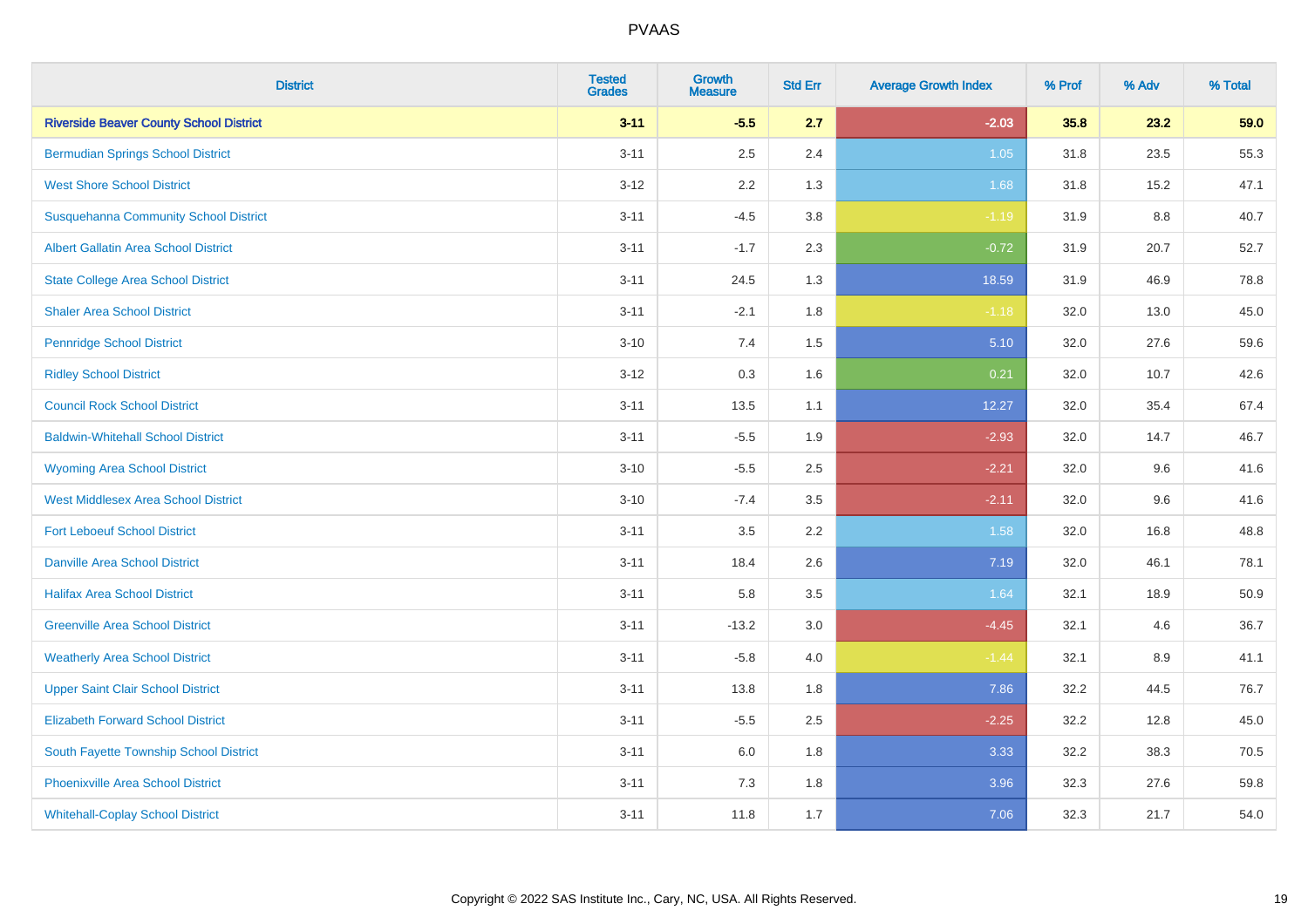| <b>District</b>                                | <b>Tested</b><br><b>Grades</b> | <b>Growth</b><br><b>Measure</b> | <b>Std Err</b> | <b>Average Growth Index</b> | % Prof | % Adv | % Total |
|------------------------------------------------|--------------------------------|---------------------------------|----------------|-----------------------------|--------|-------|---------|
| <b>Riverside Beaver County School District</b> | $3 - 11$                       | $-5.5$                          | 2.7            | $-2.03$                     | 35.8   | 23.2  | 59.0    |
| <b>Bethlehem-Center School District</b>        | $3 - 10$                       | 2.1                             | 3.5            | 0.59                        | 32.3   | 4.6   | 36.9    |
| <b>Red Lion Area School District</b>           | $3 - 11$                       | 4.5                             | 1.9            | 2.31                        | 32.3   | 21.5  | 53.8    |
| <b>Camp Hill School District</b>               | $3 - 12$                       | 20.7                            | 2.9            | 7.00                        | 32.3   | 41.4  | 73.7    |
| <b>Purchase Line School District</b>           | $3 - 12$                       | 4.3                             | 3.3            | 1.30                        | 32.3   | 9.0   | 41.4    |
| <b>Avon Grove Charter School</b>               | $3 - 11$                       | $9.8\,$                         | 3.1            | 3.18                        | 32.4   | 26.0  | 58.4    |
| <b>Dallas School District</b>                  | $3 - 11$                       | 8.1                             | 2.1            | 3.87                        | 32.4   | 22.4  | 54.8    |
| <b>Northwestern School District</b>            | $3 - 11$                       | $-14.6$                         | 3.2            | $-4.51$                     | 32.5   | 13.7  | 46.2    |
| <b>Highlands School District</b>               | $3 - 11$                       | $-1.3$                          | 2.3            | $-0.55$                     | 32.6   | 10.5  | 43.0    |
| <b>Hollidaysburg Area School District</b>      | $3 - 11$                       | $-2.7$                          | 1.6            | $-1.64$                     | 32.6   | 15.2  | 47.8    |
| Northeastern York School District              | $3 - 11$                       | 3.8                             | 1.8            | 2.11                        | 32.7   | 21.0  | 53.7    |
| Mifflinburg Area School District               | $3 - 11$                       | $-6.0$                          | 2.1            | $-2.87$                     | 32.7   | 13.3  | 46.0    |
| Southern Huntingdon County School District     | $3 - 11$                       | $-5.9$                          | 3.4            | $-1.76$                     | 32.8   | 4.9   | 37.7    |
| <b>East Penn School District</b>               | $3 - 11$                       | 8.9                             | 1.2            | 7.61                        | 32.8   | 26.4  | 59.2    |
| <b>Derry Township School District</b>          | $3 - 10$                       | 20.1                            | 2.0            | 10.20                       | 32.8   | 46.9  | 79.7    |
| <b>Armstrong School District</b>               | $3 - 11$                       | 9.8                             | 1.6            | 6.22                        | 32.8   | 24.6  | 57.4    |
| <b>Reach Cyber Charter School</b>              | $3 - 11$                       | 1.4                             | 3.6            | 0.40                        | 32.9   | 15.2  | 48.1    |
| <b>Plum Borough School District</b>            | $3 - 11$                       | $-9.4$                          | 2.4            | $-3.98$                     | 32.9   | 27.4  | 60.4    |
| <b>Radnor Township School District</b>         | $3 - 12$                       | $7.5\,$                         | 1.9            | 4.03                        | 33.0   | 38.3  | 71.3    |
| <b>Upper Adams School District</b>             | $3 - 11$                       | 0.9                             | 2.5            | 0.37                        | 33.0   | 17.0  | 50.0    |
| <b>Dover Area School District</b>              | $3 - 12$                       | 7.1                             | 1.9            | 3.78                        | 33.0   | 18.7  | 51.7    |
| Pennsylvania Leadership Charter School         | $3 - 11$                       | $8.0\,$                         | 1.9            | 4.22                        | 33.1   | 27.8  | 60.9    |
| <b>Crestwood School District</b>               | $3 - 11$                       | $-3.4$                          | 2.2            | $-1.52$                     | 33.1   | 21.7  | 54.9    |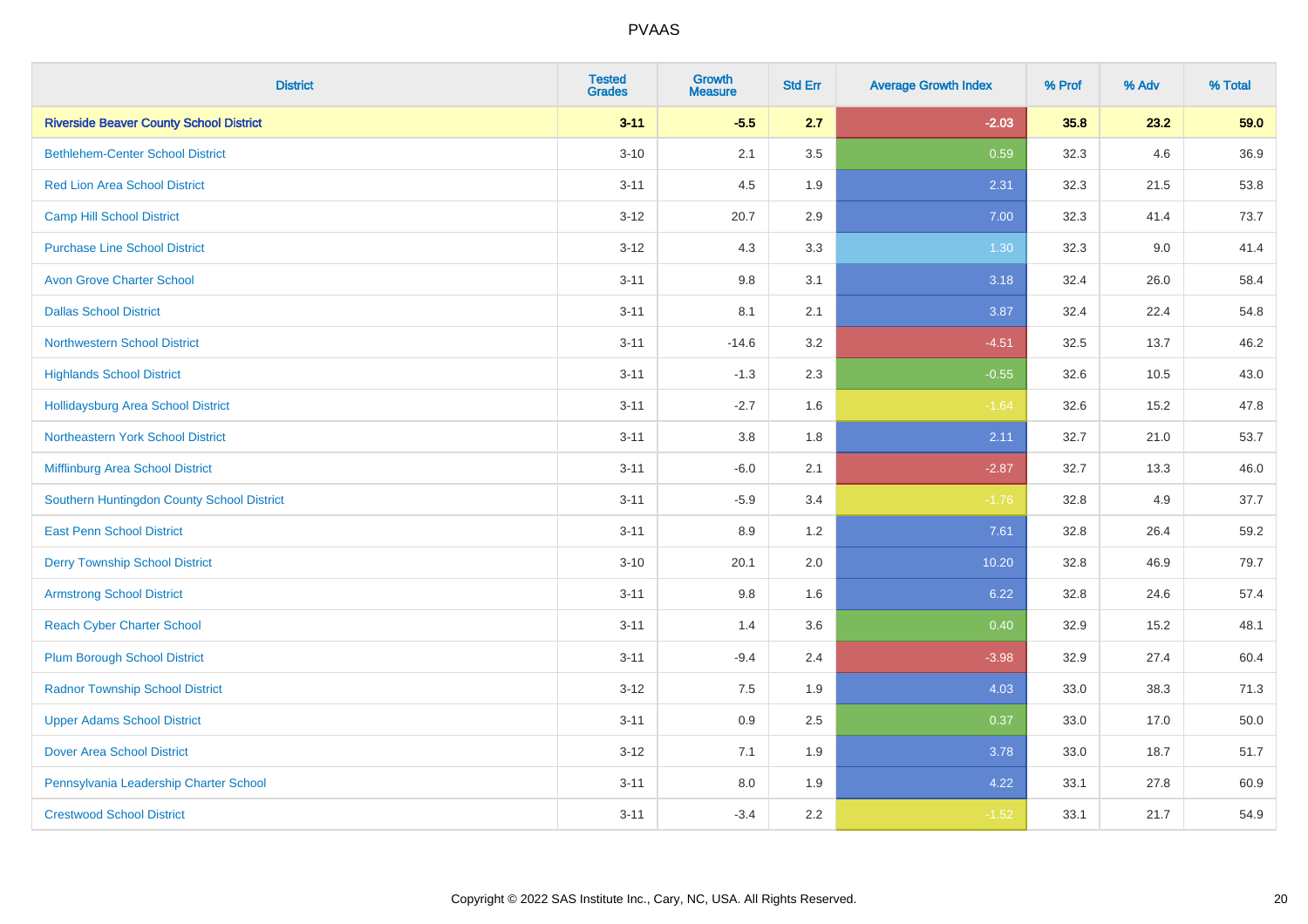| <b>District</b>                                | <b>Tested</b><br><b>Grades</b> | <b>Growth</b><br><b>Measure</b> | <b>Std Err</b> | <b>Average Growth Index</b> | % Prof | % Adv | % Total |
|------------------------------------------------|--------------------------------|---------------------------------|----------------|-----------------------------|--------|-------|---------|
| <b>Riverside Beaver County School District</b> | $3 - 11$                       | $-5.5$                          | 2.7            | $-2.03$                     | 35.8   | 23.2  | 59.0    |
| <b>Chestnut Ridge School District</b>          | $3 - 12$                       | $4.0\,$                         | 2.9            | 1.38                        | 33.2   | 11.0  | 44.2    |
| <b>Southmoreland School District</b>           | $3 - 11$                       | $-12.5$                         | 3.1            | $-4.04$                     | 33.3   | 15.5  | 48.8    |
| <b>Mount Pleasant Area School District</b>     | $3 - 11$                       | $-5.4$                          | 2.3            | $-2.37$                     | 33.3   | 8.7   | 42.0    |
| Salisbury-Elk Lick School District             | $3 - 11$                       | $-8.4$                          | 5.8            | $-1.45$                     | 33.3   | 5.6   | 38.9    |
| <b>Harmony Area School District</b>            | $3 - 10$                       | $-5.7$                          | 5.0            | $-1.13$                     | 33.3   | 0.0   | 33.3    |
| <b>Westmont Hilltop School District</b>        | $3 - 11$                       | $-1.0$                          | 2.8            | $-0.36$                     | 33.3   | 14.7  | 48.0    |
| <b>Galeton Area School District</b>            | $3 - 11$                       | 5.4                             | 5.4            | 1.01                        | 33.3   | 22.2  | 55.6    |
| <b>Wallingford-Swarthmore School District</b>  | $3 - 10$                       | 5.0                             | 2.2            | 2.25                        | 33.3   | 37.1  | 70.4    |
| Allegheny-Clarion Valley School District       | $3 - 10$                       | 12.3                            | 4.1            | 3.03                        | 33.3   | 19.0  | 52.4    |
| <b>Iroquois School District</b>                | $3 - 11$                       | 13.6                            | 2.8            | 4.83                        | 33.3   | 16.0  | 49.4    |
| <b>Avon Grove School District</b>              | $3 - 10$                       | 7.6                             | 1.4            | 5.29                        | 33.7   | 33.2  | 67.0    |
| <b>Wayne Highlands School District</b>         | $3 - 11$                       | 22.5                            | 2.5            | 9.16                        | 33.8   | 40.4  | 74.2    |
| <b>Quakertown Community School District</b>    | $3 - 12$                       | $-4.3$                          | 1.5            | $-2.79$                     | 33.8   | 20.1  | 53.8    |
| <b>Abington Heights School District</b>        | $3 - 11$                       | 6.7                             | 1.7            | 4.00                        | 33.8   | 31.7  | 65.5    |
| <b>Great Valley School District</b>            | $3 - 11$                       | 5.4                             | 2.0            | 2.77                        | 33.8   | 33.5  | 67.3    |
| <b>Apollo-Ridge School District</b>            | $3 - 12$                       | 9.5                             | 3.0            | 3.23                        | 34.0   | 9.4   | 43.4    |
| <b>General Mclane School District</b>          | $3 - 11$                       | $-10.7$                         | 2.4            | $-4.40$                     | 34.0   | 15.6  | 49.6    |
| <b>Hermitage School District</b>               | $3 - 12$                       | 14.0                            | 2.5            | 5.59                        | 34.0   | 27.0  | 61.0    |
| <b>Jenkintown School District</b>              | $3 - 11$                       | $-7.9$                          | 4.1            | $-1.92$                     | 34.1   | 27.3  | 61.4    |
| <b>Warrior Run School District</b>             | $3 - 11$                       | 10.5                            | 2.7            | 3.86                        | 34.1   | 16.8  | 50.9    |
| <b>Ligonier Valley School District</b>         | $3 - 11$                       | $-10.8$                         | 3.1            | $-3.43$                     | 34.1   | 5.8   | 39.9    |
| <b>Donegal School District</b>                 | $3 - 12$                       | 5.9                             | 2.2            | 2.72                        | 34.1   | 23.1  | 57.2    |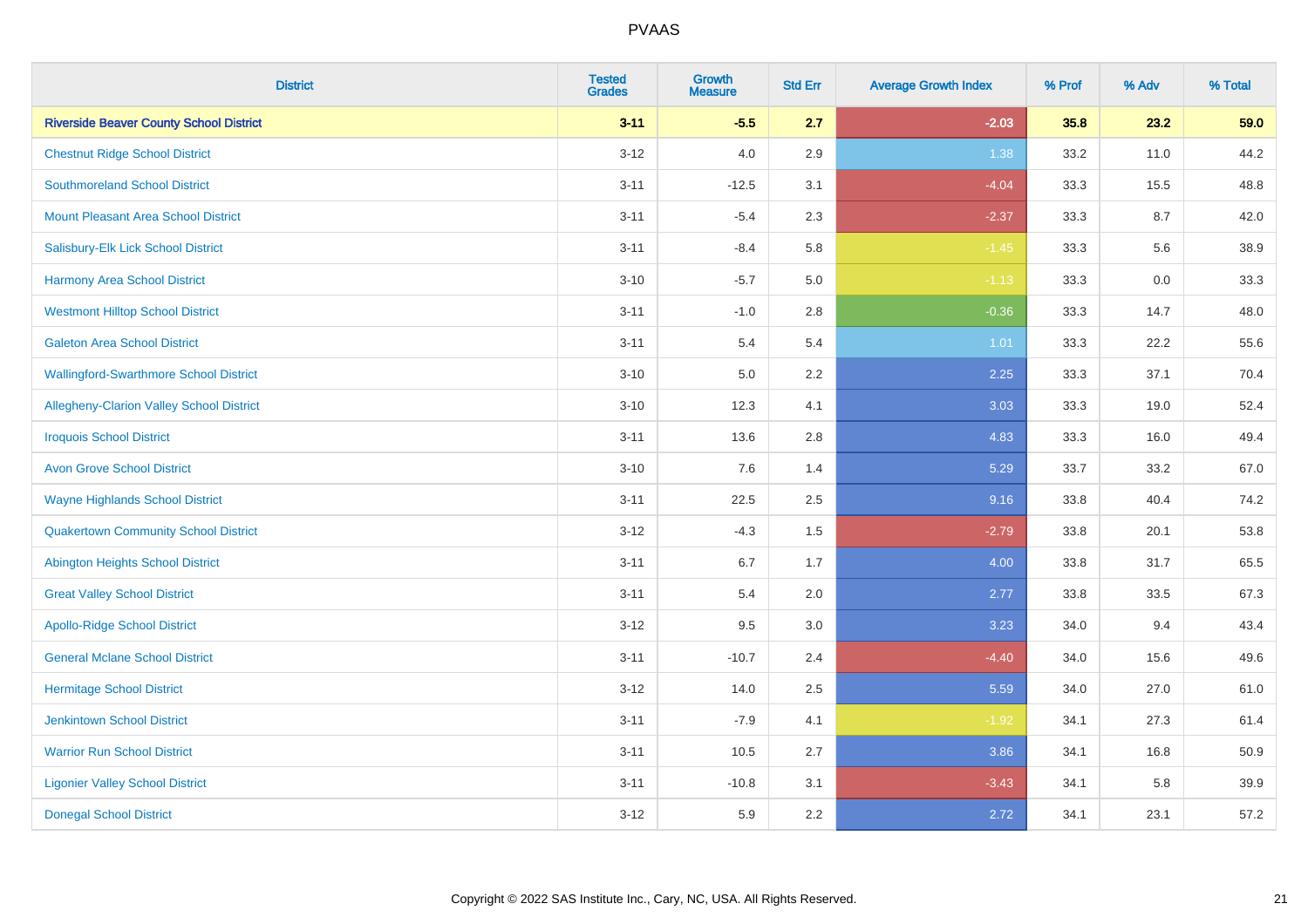| <b>District</b>                                | <b>Tested</b><br><b>Grades</b> | <b>Growth</b><br><b>Measure</b> | <b>Std Err</b> | <b>Average Growth Index</b> | % Prof | % Adv | % Total |
|------------------------------------------------|--------------------------------|---------------------------------|----------------|-----------------------------|--------|-------|---------|
| <b>Riverside Beaver County School District</b> | $3 - 11$                       | $-5.5$                          | 2.7            | $-2.03$                     | 35.8   | 23.2  | 59.0    |
| <b>Everett Area School District</b>            | $3 - 11$                       | $-1.1$                          | 3.1            | $-0.34$                     | 34.2   | 13.2  | 47.4    |
| <b>Middletown Area School District</b>         | $3 - 11$                       | $-3.4$                          | 2.4            | $-1.44$                     | 34.3   | 15.2  | 49.4    |
| <b>Palmerton Area School District</b>          | $3 - 11$                       | $-0.9$                          | 2.7            | $-0.34$                     | 34.3   | 14.3  | 48.6    |
| <b>Tamaqua Area School District</b>            | $3 - 12$                       | 6.5                             | 2.4            | 2.72                        | 34.3   | 17.5  | 51.8    |
| <b>Upper Merion Area School District</b>       | $3 - 11$                       | 14.0                            | 2.0            | 7.15                        | 34.4   | 32.6  | 67.0    |
| <b>Moon Area School District</b>               | $3 - 11$                       | 1.5                             | 1.8            | 0.86                        | 34.5   | 25.5  | 60.0    |
| <b>Harbor Creek School District</b>            | $3 - 11$                       | 13.4                            | 2.3            | 5.80                        | 34.5   | 40.7  | 75.2    |
| <b>Hopewell Area School District</b>           | $3 - 11$                       | 0.8                             | 2.6            | 0.31                        | 34.5   | 12.4  | 46.9    |
| <b>Millcreek Township School District</b>      | $3 - 11$                       | 9.1                             | 1.4            | 6.61                        | 34.5   | 30.1  | 64.6    |
| <b>Evergreen Community Charter School</b>      | $6 - 11$                       | $-1.1$                          | 4.7            | $-0.23$                     | 34.6   | 26.9  | 61.5    |
| <b>Blackhawk School District</b>               | $3 - 11$                       | 2.0                             | 2.3            | 0.87                        | 34.6   | 20.7  | 55.3    |
| <b>Coudersport Area School District</b>        | $3 - 11$                       | 14.8                            | 3.4            | 4.33                        | 34.7   | 28.0  | 62.7    |
| <b>Upper Dublin School District</b>            | $3 - 12$                       | 2.1                             | 1.8            | 1.19                        | 34.7   | 30.0  | 64.7    |
| West Jefferson Hills School District           | $3 - 11$                       | 1.9                             | 1.9            | 0.99                        | 34.8   | 27.3  | 62.1    |
| <b>Derry Area School District</b>              | $3 - 11$                       | $-11.8$                         | 2.6            | $-4.53$                     | 34.8   | 6.1   | 40.9    |
| <b>Avella Area School District</b>             | $3 - 12$                       | 1.6                             | 4.7            | 0.34                        | 34.8   | 7.2   | 42.0    |
| <b>Steel Valley School District</b>            | $3 - 11$                       | 11.1                            | 3.3            | 3.33                        | 34.8   | 10.1  | 44.9    |
| <b>Central Bucks School District</b>           | $3 - 11$                       | 15.5                            | 0.9            | 17.94                       | 34.8   | 41.4  | 76.2    |
| <b>Annville-Cleona School District</b>         | $3 - 12$                       | 1.1                             | 2.4            | 0.45                        | 34.8   | 13.6  | 48.5    |
| <b>Garnet Valley School District</b>           | $3 - 10$                       | 0.2                             | 1.7            | 0.13                        | 34.9   | 26.4  | 61.3    |
| <b>Cameron County School District</b>          | $3 - 12$                       | $-5.0$                          | 4.4            | $-1.12$                     | 34.9   | 4.8   | 39.7    |
| <b>Athens Area School District</b>             | $3 - 11$                       | 2.6                             | 2.3            | 1.11                        | 34.9   | 12.3  | 47.3    |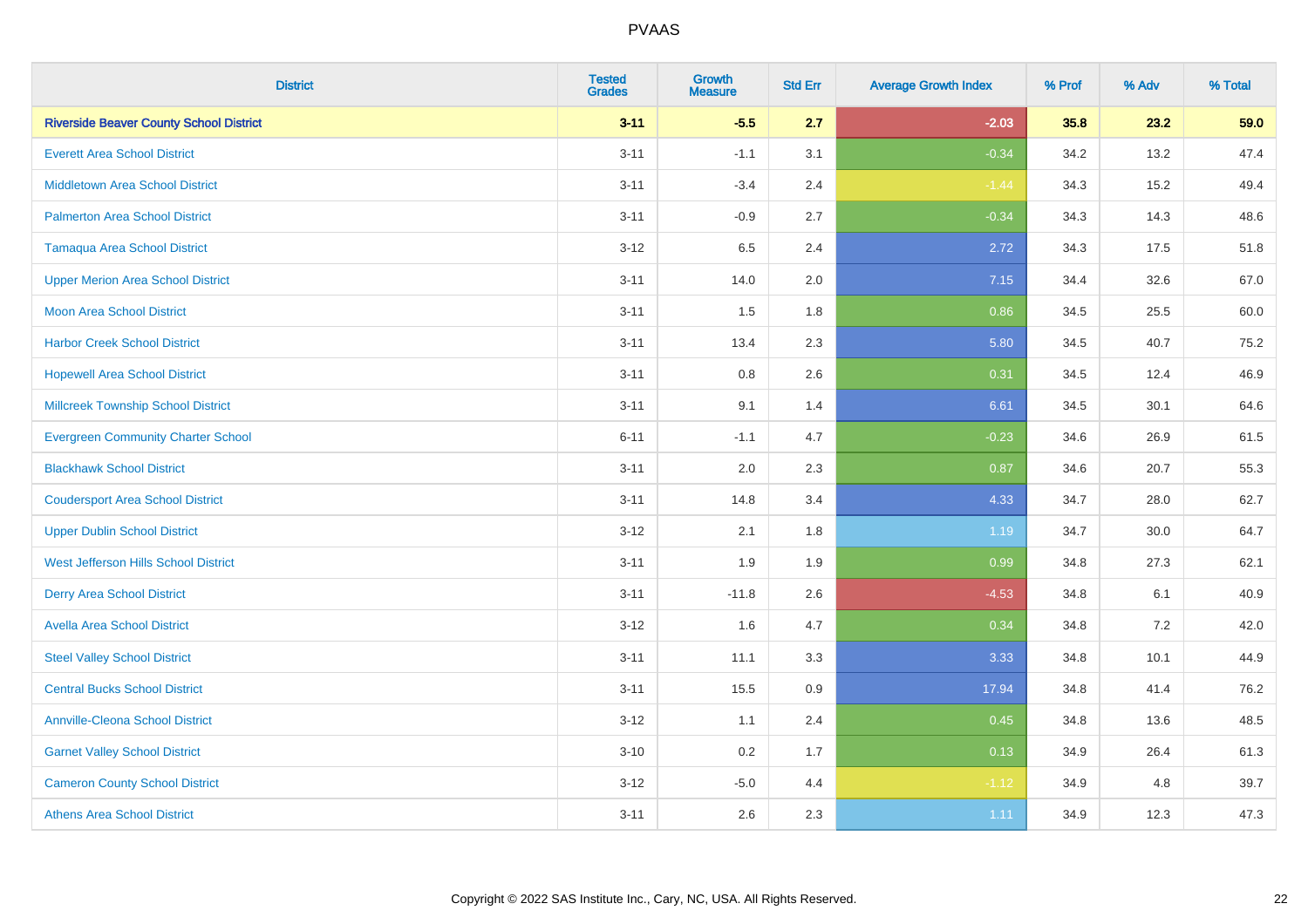| <b>District</b>                                 | <b>Tested</b><br><b>Grades</b> | <b>Growth</b><br><b>Measure</b> | <b>Std Err</b> | <b>Average Growth Index</b> | % Prof | % Adv | % Total |
|-------------------------------------------------|--------------------------------|---------------------------------|----------------|-----------------------------|--------|-------|---------|
| <b>Riverside Beaver County School District</b>  | $3 - 11$                       | $-5.5$                          | 2.7            | $-2.03$                     | 35.8   | 23.2  | 59.0    |
| <b>Conestoga Valley School District</b>         | $3 - 11$                       | 2.4                             | 1.7            | 1.43                        | 35.0   | 23.5  | 58.5    |
| <b>Keystone School District</b>                 | $3 - 11$                       | 7.8                             | 5.7            | 1.37                        | 35.0   | 45.0  | 80.0    |
| <b>Perkiomen Valley School District</b>         | $3 - 11$                       | 2.7                             | 1.5            | 1.83                        | 35.0   | 25.3  | 60.3    |
| <b>Mohawk Area School District</b>              | $3 - 11$                       | $-10.5$                         | 2.8            | $-3.75$                     | 35.1   | 10.6  | 45.7    |
| Mechanicsburg Area School District              | $3 - 11$                       | $-5.7$                          | 1.6            | $-3.48$                     | 35.1   | 16.0  | 51.2    |
| <b>Mifflin County School District</b>           | $3 - 11$                       | 12.3                            | 1.6            | 7.69                        | 35.1   | 15.1  | 50.3    |
| <b>Peters Township School District</b>          | $3 - 11$                       | 14.1                            | 1.7            | 8.16                        | 35.2   | 41.6  | 76.8    |
| <b>Rose Tree Media School District</b>          | $3 - 10$                       | $-2.8$                          | 2.1            | $-1.33$                     | 35.2   | 29.6  | 64.8    |
| <b>Tredyffrin-Easttown School District</b>      | $3 - 10$                       | 8.7                             | 2.4            | 3.57                        | 35.2   | 35.8  | 71.0    |
| <b>Eastern Lancaster County School District</b> | $3 - 12$                       | 2.9                             | 3.2            | 0.91                        | 35.2   | 36.4  | 71.6    |
| Saint Marys Area School District                | $3 - 11$                       | 6.0                             | 2.2            | 2.69                        | 35.4   | 18.3  | 53.7    |
| <b>Wilson Area School District</b>              | $3 - 11$                       | $-0.3$                          | 2.4            | $-0.12$                     | 35.4   | 14.6  | 50.0    |
| Lampeter-Strasburg School District              | $3-12$                         | 11.0                            | 1.9            | 5.69                        | 35.4   | 32.3  | 67.7    |
| Pocono Mountain School District                 | $3 - 12$                       | $-4.3$                          | 1.8            | $-2.43$                     | 35.5   | 17.1  | 52.6    |
| <b>Dubois Area School District</b>              | $3 - 11$                       | $-2.8$                          | 2.0            | $-1.37$                     | 35.5   | 19.0  | 54.6    |
| Johnsonburg Area School District                | $3 - 11$                       | 5.0                             | 3.9            | 1.27                        | 35.5   | 11.8  | 47.4    |
| <b>Northgate School District</b>                | $3 - 11$                       | $-3.0$                          | 3.4            | $-0.85$                     | 35.6   | 6.8   | 42.4    |
| <b>Benton Area School District</b>              | $3 - 10$                       | 8.1                             | 4.0            | 2.01                        | 35.7   | 28.6  | 64.3    |
| <b>Gateway School District</b>                  | $3 - 11$                       | 3.1                             | 2.0            | 1.55                        | 35.7   | 18.5  | 54.2    |
| <b>Riverside Beaver County School District</b>  | $3 - 11$                       | $-5.5$                          | 2.7            | $-2.03$                     | 35.8   | 23.2  | 59.0    |
| <b>Otto-Eldred School District</b>              | $3 - 11$                       | $-0.5$                          | 3.5            | $-0.13$                     | 35.8   | 10.5  | 46.3    |
| <b>Lewisburg Area School District</b>           | $3 - 11$                       | 1.7                             | 2.4            | 0.72                        | 35.9   | 35.9  | 71.8    |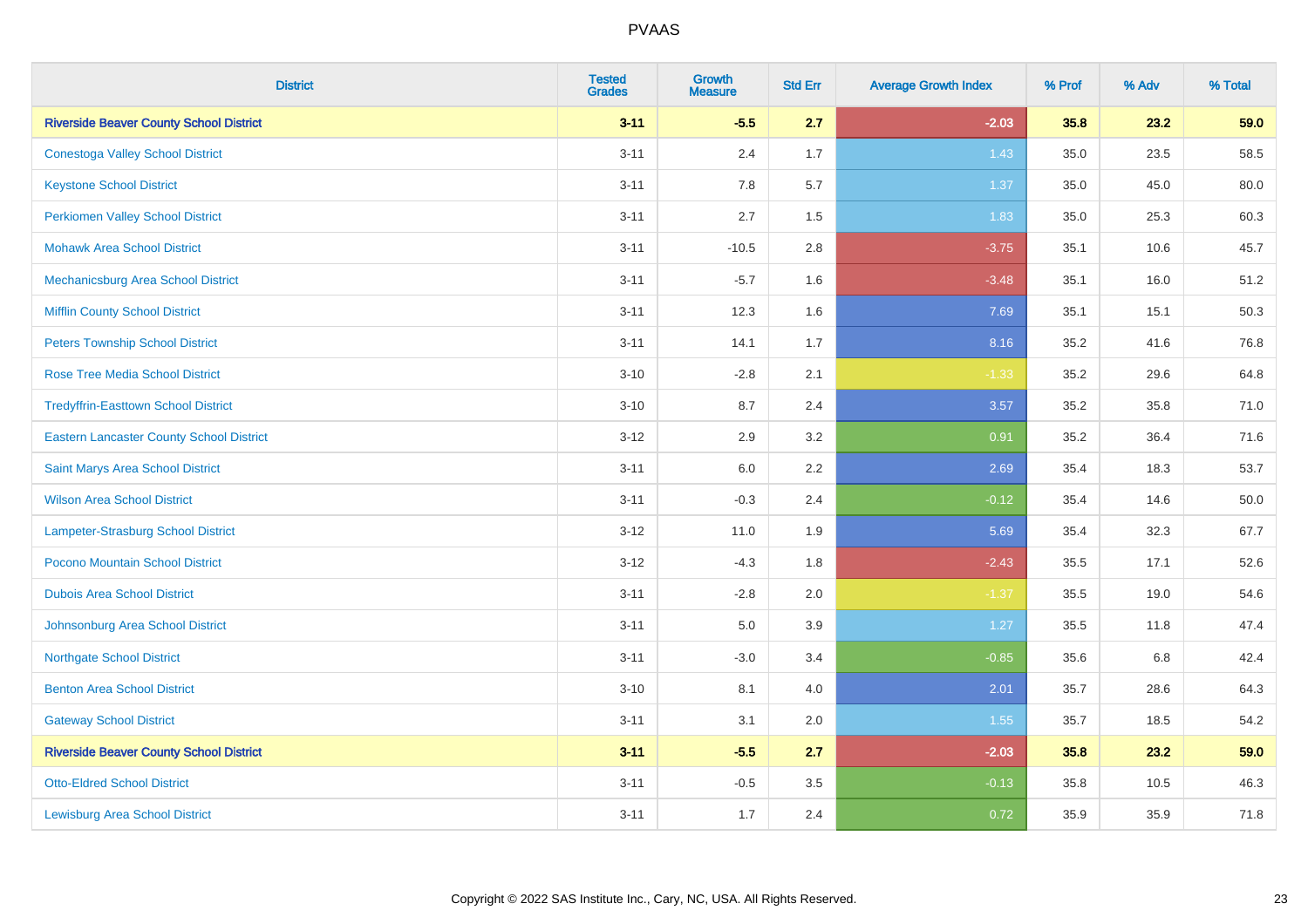| <b>District</b>                                | <b>Tested</b><br><b>Grades</b> | <b>Growth</b><br><b>Measure</b> | <b>Std Err</b> | <b>Average Growth Index</b> | % Prof | % Adv | % Total  |
|------------------------------------------------|--------------------------------|---------------------------------|----------------|-----------------------------|--------|-------|----------|
| <b>Riverside Beaver County School District</b> | $3 - 11$                       | $-5.5$                          | 2.7            | $-2.03$                     | 35.8   | 23.2  | 59.0     |
| <b>Avonworth School District</b>               | $3 - 10$                       | $-6.2$                          | 2.3            | $-2.68$                     | 35.9   | 14.1  | $50.0\,$ |
| <b>Methacton School District</b>               | $3 - 11$                       | 11.0                            | 1.6            | 6.94                        | 36.0   | 33.6  | 69.6     |
| <b>South Western School District</b>           | $3 - 12$                       | 2.5                             | 1.7            | 1.48                        | 36.2   | 19.7  | 55.9     |
| Lehigh Career & Technical Institute            | $10 - 12$                      | $-0.7$                          | 6.3            | $-0.11$                     | 36.4   | 4.6   | 40.9     |
| <b>West Chester Area School District</b>       | $3 - 11$                       | $-2.1$                          | 1.2            | $-1.83$                     | 36.4   | 23.2  | 59.6     |
| South Eastern School District                  | $3 - 11$                       | $-1.0$                          | 1.8            | $-0.55$                     | 36.4   | 17.1  | 53.5     |
| <b>Elizabethtown Area School District</b>      | $3 - 12$                       | 7.1                             | 1.7            | 4.19                        | 36.4   | 27.6  | 64.0     |
| <b>Bloomsburg Area School District</b>         | $3 - 10$                       | 4.3                             | 3.4            | 1.26                        | 36.5   | 20.6  | 57.1     |
| <b>Tyrone Area School District</b>             | $3 - 12$                       | 29.2                            | 2.3            | 12.86                       | 36.6   | 29.1  | 65.7     |
| <b>Delaware Valley School District</b>         | $3 - 11$                       | 15.7                            | 1.6            | 9.62                        | 36.7   | 32.1  | 68.8     |
| <b>Mars Area School District</b>               | $3 - 10$                       | 6.6                             | 1.9            | 3.45                        | 36.7   | 32.4  | 69.1     |
| <b>Haverford Township School District</b>      | $3 - 11$                       | 1.4                             | 1.4            | 1.05                        | 36.7   | 26.3  | 63.0     |
| East Pennsboro Area School District            | $3 - 11$                       | 4.8                             | 2.1            | 2.26                        | 36.8   | 16.9  | 53.7     |
| <b>Dallastown Area School District</b>         | $3 - 11$                       | 19.9                            | 1.4            | 14.14                       | 36.8   | 34.2  | 71.0     |
| <b>Owen J Roberts School District</b>          | $3 - 11$                       | $-3.5$                          | 1.5            | $-2.27$                     | 36.8   | 24.4  | 61.2     |
| <b>Loyalsock Township School District</b>      | $3 - 12$                       | 26.7                            | 2.7            | 9.92                        | 36.8   | 35.1  | 71.9     |
| <b>Tuscarora School District</b>               | $3 - 11$                       | 13.4                            | 2.2            | 6.20                        | 37.1   | 26.3  | 63.4     |
| <b>Springfield Township School District</b>    | $3 - 11$                       | $-3.9$                          | 3.1            | $-1.27$                     | 37.2   | 30.8  | 68.1     |
| <b>West Allegheny School District</b>          | $3 - 12$                       | 8.6                             | 2.0            | 4.34                        | 37.3   | 27.2  | 64.5     |
| <b>Oley Valley School District</b>             | $3 - 11$                       | 1.4                             | 2.4            | 0.56                        | 37.4   | 23.9  | 61.4     |
| <b>Freeport Area School District</b>           | $3 - 10$                       | $-0.2$                          | 2.1            | $-0.10$                     | 37.4   | 29.8  | 67.2     |
| <b>Upper Dauphin Area School District</b>      | $3 - 11$                       | 16.5                            | 5.1            | 3.26                        | 37.5   | 26.8  | 64.3     |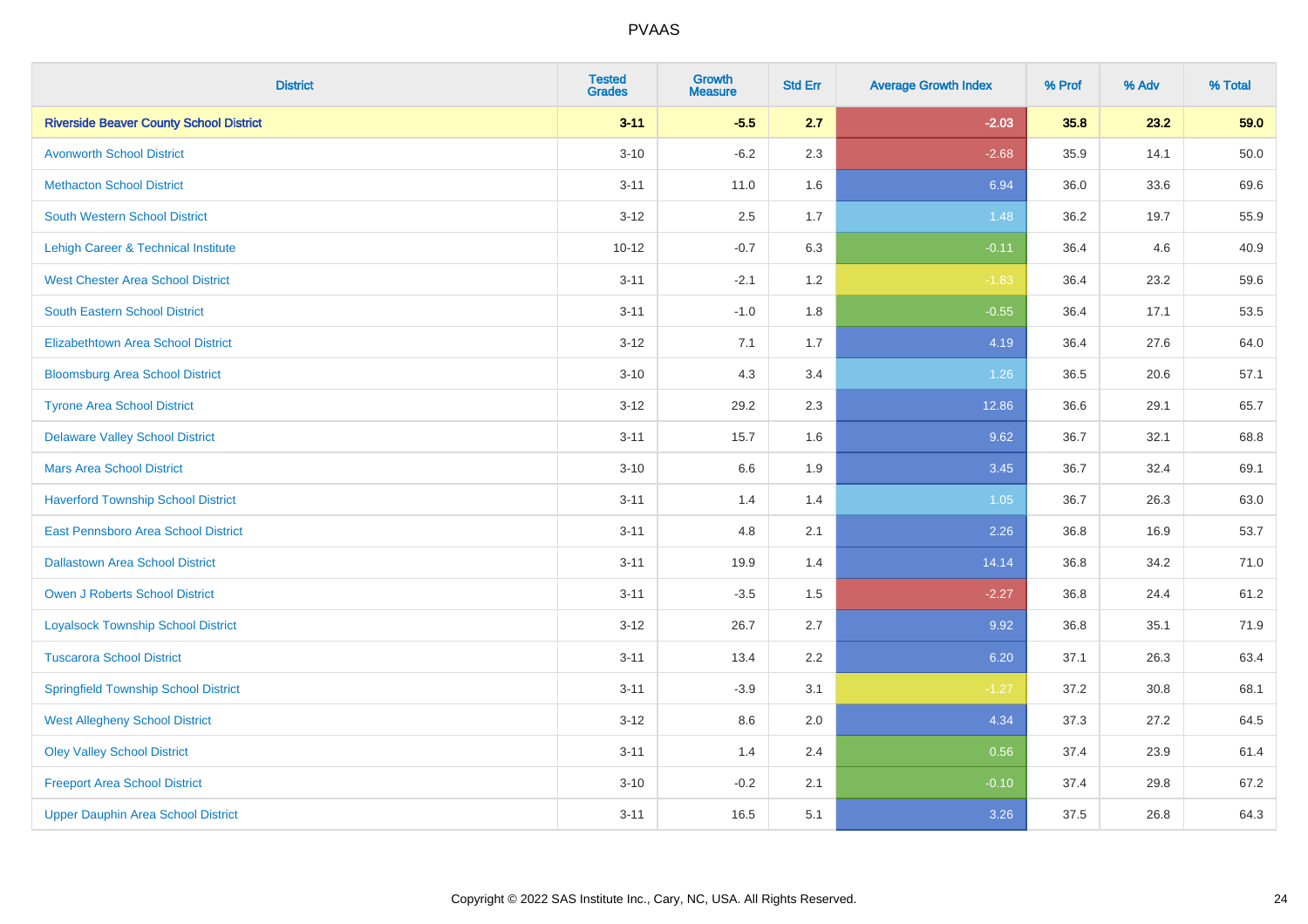| <b>District</b>                                    | <b>Tested</b><br><b>Grades</b> | <b>Growth</b><br><b>Measure</b> | <b>Std Err</b> | <b>Average Growth Index</b> | % Prof | % Adv | % Total |
|----------------------------------------------------|--------------------------------|---------------------------------|----------------|-----------------------------|--------|-------|---------|
| <b>Riverside Beaver County School District</b>     | $3 - 11$                       | $-5.5$                          | 2.7            | $-2.03$                     | 35.8   | 23.2  | 59.0    |
| <b>Muncy School District</b>                       | $3 - 11$                       | 6.9                             | 3.3            | 2.12                        | 37.6   | 18.8  | 56.4    |
| <b>Southern York County School District</b>        | $3 - 11$                       | 15.5                            | 1.8            | 8.48                        | 37.6   | 29.2  | 66.8    |
| <b>Norwin School District</b>                      | $3 - 11$                       | $-1.1$                          | 1.6            | $-0.70$                     | 37.7   | 27.6  | 65.2    |
| <b>Leechburg Area School District</b>              | $3 - 11$                       | 7.0                             | 3.9            | 1.79                        | 37.7   | 4.9   | 42.6    |
| <b>Pennsbury School District</b>                   | $3 - 11$                       | 5.6                             | 1.3            | 4.38                        | 37.7   | 27.7  | 65.4    |
| <b>Central Valley School District</b>              | $3 - 10$                       | 4.7                             | 2.6            | 1.83                        | 37.8   | 18.5  | 56.3    |
| <b>Montrose Area School District</b>               | $3 - 10$                       | 12.3                            | 2.8            | 4.41                        | 37.8   | 28.9  | 66.7    |
| South Butler County School District                | $3 - 10$                       | 6.3                             | 2.2            | 2.80                        | 37.8   | 19.2  | 57.0    |
| <b>Hampton Township School District</b>            | $3 - 11$                       | 7.4                             | 2.0            | 3.79                        | 37.9   | 39.2  | 77.0    |
| <b>Homer-Center School District</b>                | $3 - 11$                       | 8.8                             | 3.5            | 2.53                        | 38.0   | 17.7  | 55.8    |
| <b>Lower Moreland Township School District</b>     | $3 - 11$                       | 8.7                             | 2.0            | 4.35                        | 38.2   | 33.2  | 71.4    |
| South Williamsport Area School District            | $3 - 10$                       | $0.9\,$                         | 3.1            | 0.31                        | 38.4   | 11.6  | 50.0    |
| <b>Littlestown Area School District</b>            | $3 - 11$                       | 28.7                            | 2.4            | 11.83                       | 38.4   | 29.3  | 67.7    |
| <b>Kutztown Area School District</b>               | $3 - 12$                       | 9.3                             | 2.8            | 3.34                        | 38.5   | 14.6  | 53.2    |
| <b>Wyalusing Area School District</b>              | $3 - 12$                       | 5.7                             | 3.2            | 1.78                        | 38.6   | 12.9  | 51.4    |
| <b>United School District</b>                      | $3 - 11$                       | 6.3                             | 3.3            | 1.89                        | 38.8   | 16.3  | 55.0    |
| <b>Twin Valley School District</b>                 | $3 - 12$                       | $-3.2$                          | 1.9            | $-1.68$                     | 38.8   | 19.8  | 58.6    |
| Palmyra Area School District                       | $3 - 11$                       | 16.2                            | 1.8            | 9.02                        | 38.8   | 34.0  | 72.8    |
| <b>Newport School District</b>                     | $3 - 12$                       | 3.8                             | 3.3            | 1.17                        | 38.8   | 10.4  | 49.2    |
| Montoursville Area School District                 | $3-12$                         | $-8.4$                          | 2.6            | $-3.17$                     | 38.8   | 18.2  | 57.0    |
| <b>Souderton Area School District</b>              | $3 - 11$                       | 18.5                            | 1.4            | 12.86                       | 39.2   | 31.2  | 70.4    |
| <b>Lincoln Park Performing Arts Charter School</b> | $7 - 11$                       | $-14.9$                         | 2.7            | $-5.45$                     | 39.3   | 8.9   | 48.2    |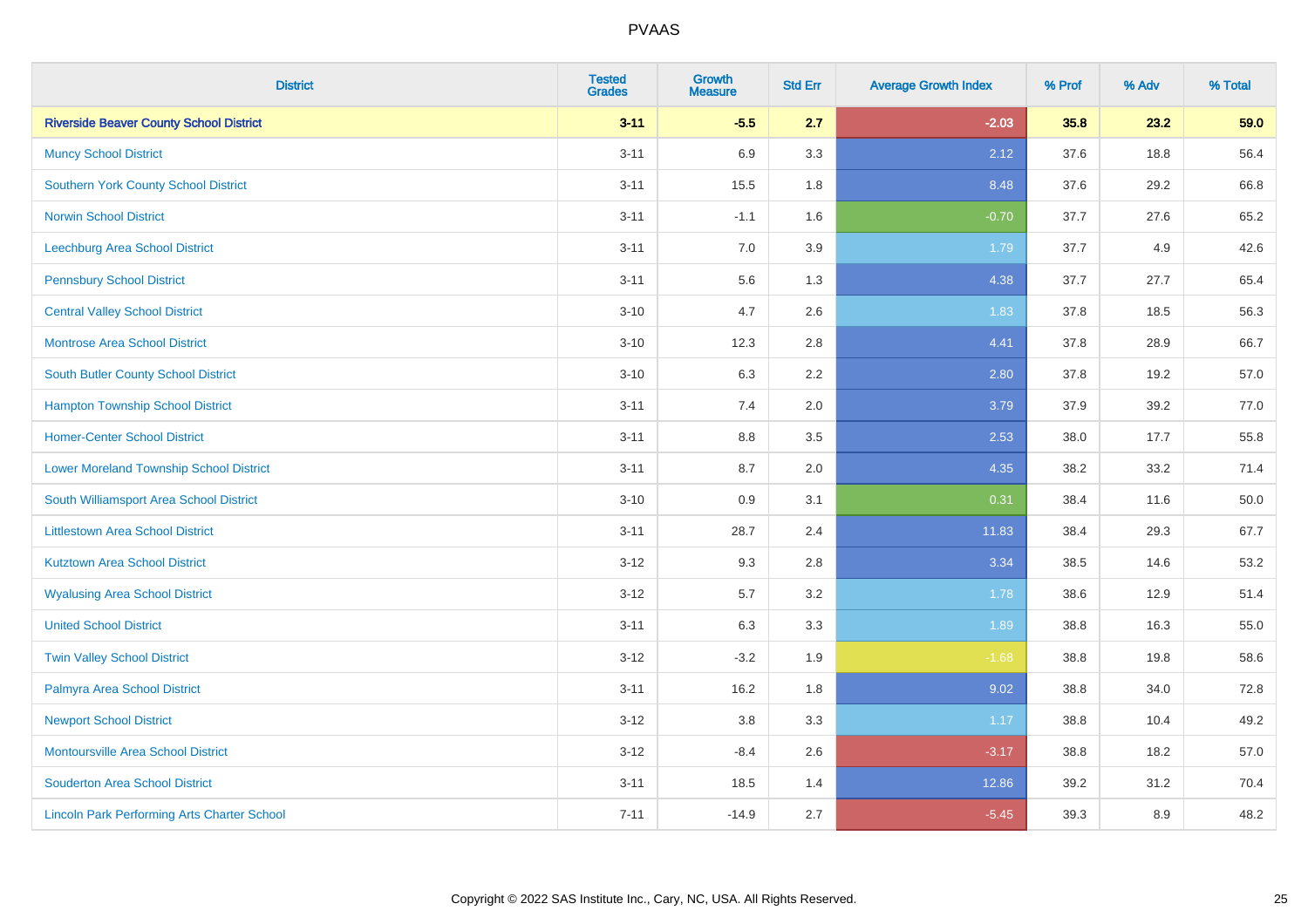| <b>District</b>                                | <b>Tested</b><br><b>Grades</b> | <b>Growth</b><br><b>Measure</b> | <b>Std Err</b> | <b>Average Growth Index</b> | % Prof | % Adv | % Total |
|------------------------------------------------|--------------------------------|---------------------------------|----------------|-----------------------------|--------|-------|---------|
| <b>Riverside Beaver County School District</b> | $3 - 11$                       | $-5.5$                          | 2.7            | $-2.03$                     | 35.8   | 23.2  | 59.0    |
| <b>Jersey Shore Area School District</b>       | $3 - 11$                       | 0.7                             | 2.5            | 0.27                        | 39.3   | 13.6  | 52.9    |
| Southern Lehigh School District                | $3 - 11$                       | $-4.1$                          | 2.1            | $-1.94$                     | 39.3   | 28.0  | 67.2    |
| Mt Lebanon School District                     | $3 - 11$                       | 2.4                             | 1.3            | 1.79                        | 39.3   | 37.4  | 76.8    |
| <b>Quaker Valley School District</b>           | $3 - 11$                       | 12.2                            | 2.5            | 4.90                        | 39.5   | 26.4  | 65.9    |
| <b>Chichester School District</b>              | $3 - 11$                       | $-1.8$                          | 4.2            | $-0.44$                     | 40.0   | 14.0  | 54.0    |
| <b>Bethel Park School District</b>             | $3 - 11$                       | $-4.4$                          | 1.7            | $-2.62$                     | 40.1   | 27.3  | 67.4    |
| <b>Richland School District</b>                | $3 - 11$                       | $-6.9$                          | 2.6            | $-2.63$                     | 40.1   | 20.9  | 61.0    |
| <b>Line Mountain School District</b>           | $3 - 11$                       | 11.7                            | 3.9            | 3.01                        | 40.4   | 42.3  | 82.7    |
| <b>Seneca Valley School District</b>           | $3 - 11$                       | $0.8\,$                         | 1.4            | 0.54                        | 40.6   | 25.2  | 65.8    |
| <b>Bellwood-Antis School District</b>          | $3 - 10$                       | 3.5                             | 2.8            | 1.24                        | 40.9   | 19.4  | 60.2    |
| <b>Greater Latrobe School District</b>         | $3 - 11$                       | $-14.1$                         | 2.0            | $-7.14$                     | 41.0   | 12.6  | 53.6    |
| <b>Windber Area School District</b>            | $3 - 11$                       | $-11.9$                         | 3.0            | $-3.94$                     | 41.0   | 10.3  | 51.3    |
| <b>Sharpsville Area School District</b>        | $3 - 11$                       | $3.8\,$                         | 3.7            | 1.04                        | 41.1   | 23.2  | 64.3    |
| <b>Brockway Area School District</b>           | $3 - 11$                       | $-0.4$                          | 3.5            | $-0.11$                     | 41.2   | 13.8  | 55.0    |
| <b>Conewago Valley School District</b>         | $3 - 12$                       | 7.6                             | 1.7            | 4.46                        | 41.3   | 19.4  | 60.6    |
| Shenango Area School District                  | $3 - 11$                       | 1.7                             | 3.2            | 0.52                        | 41.4   | 13.8  | 55.3    |
| Jamestown Area School District                 | $3 - 11$                       | $-9.5$                          | 4.1            | $-2.33$                     | 41.5   | 4.9   | 46.3    |
| <b>Lakeview School District</b>                | $3 - 11$                       | $-1.9$                          | 3.5            | $-0.53$                     | 41.5   | 12.3  | 53.8    |
| California Area School District                | $3 - 10$                       | $-13.7$                         | 4.5            | $-3.06$                     | 41.7   | 16.7  | 58.3    |
| Northwestern Lehigh School District            | $3 - 11$                       | $-2.4$                          | 2.1            | $-1.14$                     | 41.7   | 17.9  | 59.5    |
| <b>Fairview School District</b>                | $3 - 11$                       | 8.3                             | 2.4            | 3.43                        | 41.9   | 34.9  | 76.7    |
| <b>Ridgway Area School District</b>            | $3 - 11$                       | $-6.1$                          | 4.0            | $-1.53$                     | 42.2   | 15.6  | 57.8    |